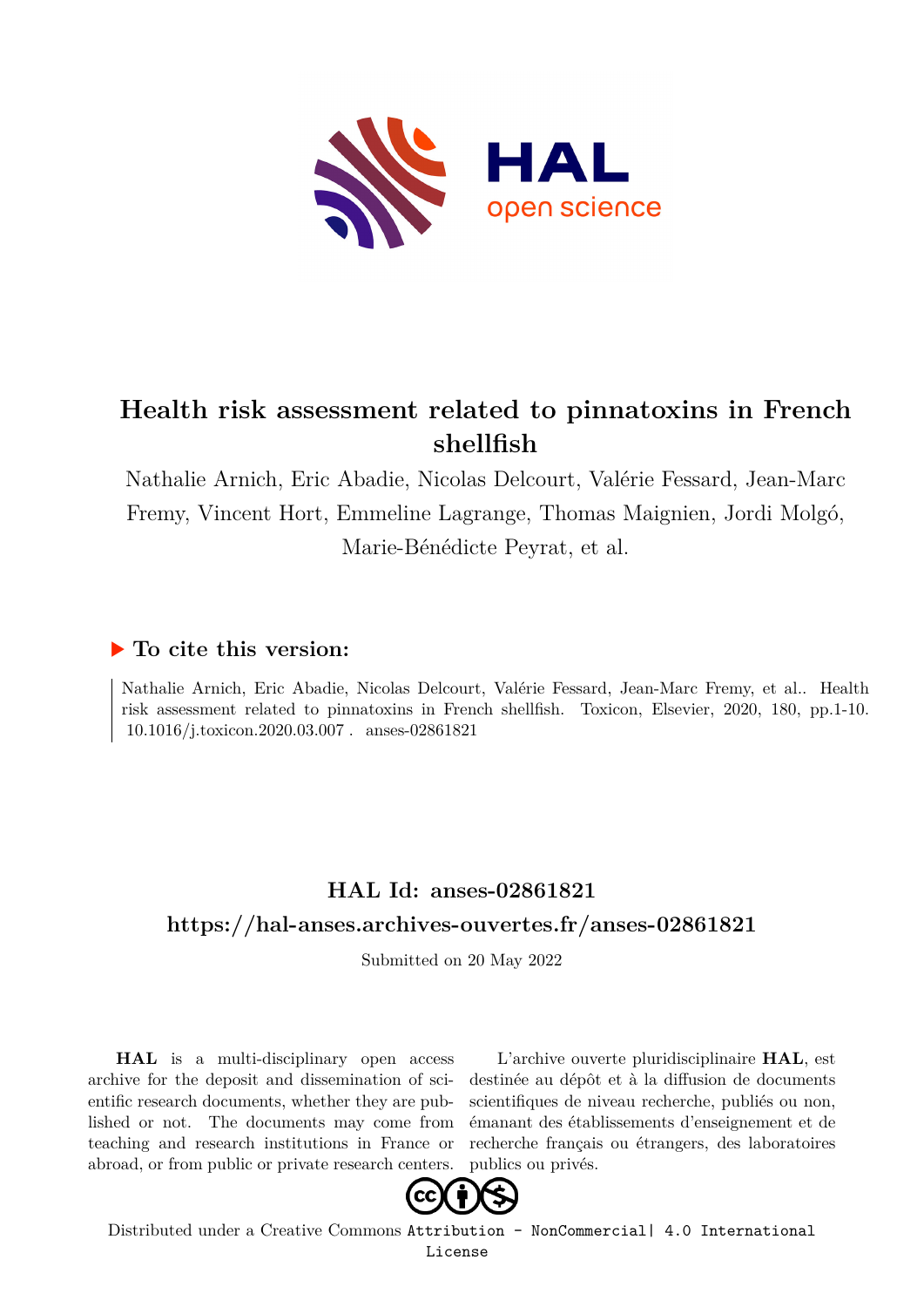| 1              | Type of paper: Full-Length Research Papers                                                                                                                |
|----------------|-----------------------------------------------------------------------------------------------------------------------------------------------------------|
| $\overline{c}$ |                                                                                                                                                           |
| 3              | Health risk assessment related to pinnatoxins in French shellfish                                                                                         |
| 4              |                                                                                                                                                           |
| 5              | Nathalie ARNICH <sup>1a</sup> , Eric ABADIE <sup>2</sup> , Nicolas DELCOURT <sup>3</sup> , Valérie FESSARD <sup>1b</sup> , Jean-Marc FREMY <sup>1</sup> , |
| 6              | Vincent HORT <sup>1c</sup> , Emmeline LAGRANGE <sup>4</sup> , Thomas MAIGNIEN <sup>1a</sup> , Jordi MOLGÓ <sup>5</sup> , Marie-Bénédicte                  |
| $\overline{7}$ | PEYRAT <sup>1a</sup> , Jean-Paul VERNOUX <sup>6</sup> , César MATTEI <sup>7</sup>                                                                         |
| 8              |                                                                                                                                                           |
| 9              | <sup>1</sup> ANSES (French Agency for Food, Environmental and Occupational Health and Safety), <sup>a</sup> Risk                                          |
| 10             | Assessment Directorate, Maisons-Alfort, France, corresponding author: nathalie.arnich@anses.fr;                                                           |
| 11             | <sup>b</sup> Toxicology of Contaminants Unit, Fougères, France; CLaboratory for Food Safety, Maisons-Alfort,                                              |
| 12             | France                                                                                                                                                    |
| 13             | <sup>2</sup> IFREMER (French Research Institute for Exploitation of the Sea), Centre for Marine Biodiversity,                                             |
| 14             | Exploitation and Conservation (MARBEC), Sète, France                                                                                                      |
| 15             | <sup>3</sup> Poison Control Centre, Toulouse-Purpan University Hospital and Toulouse Neurolmaging Centre                                                  |
| 16             | (ToNIC), Toulouse, France                                                                                                                                 |
| 17             | <sup>4</sup> Department of Neurology, Reference Center of Neuromuscular Disease, Grenoble University                                                      |
| 18             | Hospital, France                                                                                                                                          |
| 19             | <sup>5</sup> CEA (French Alternative Energies and Atomic Energy Commission), CNRS, Gif-sur-Yvette, France                                                 |
| 20             | <sup>6</sup> Normandie University, Caen, France                                                                                                           |
| 21             | 7Mitochondrial and Cardiovascular Pathophysiology, UMR CNRS 6015, INSERM U1083, Angers                                                                    |
| 22             | University, Angers, France                                                                                                                                |
| 23             |                                                                                                                                                           |
| 24             |                                                                                                                                                           |
| 25             |                                                                                                                                                           |
| 26             |                                                                                                                                                           |
| 27             |                                                                                                                                                           |
| 28             |                                                                                                                                                           |
| 29             |                                                                                                                                                           |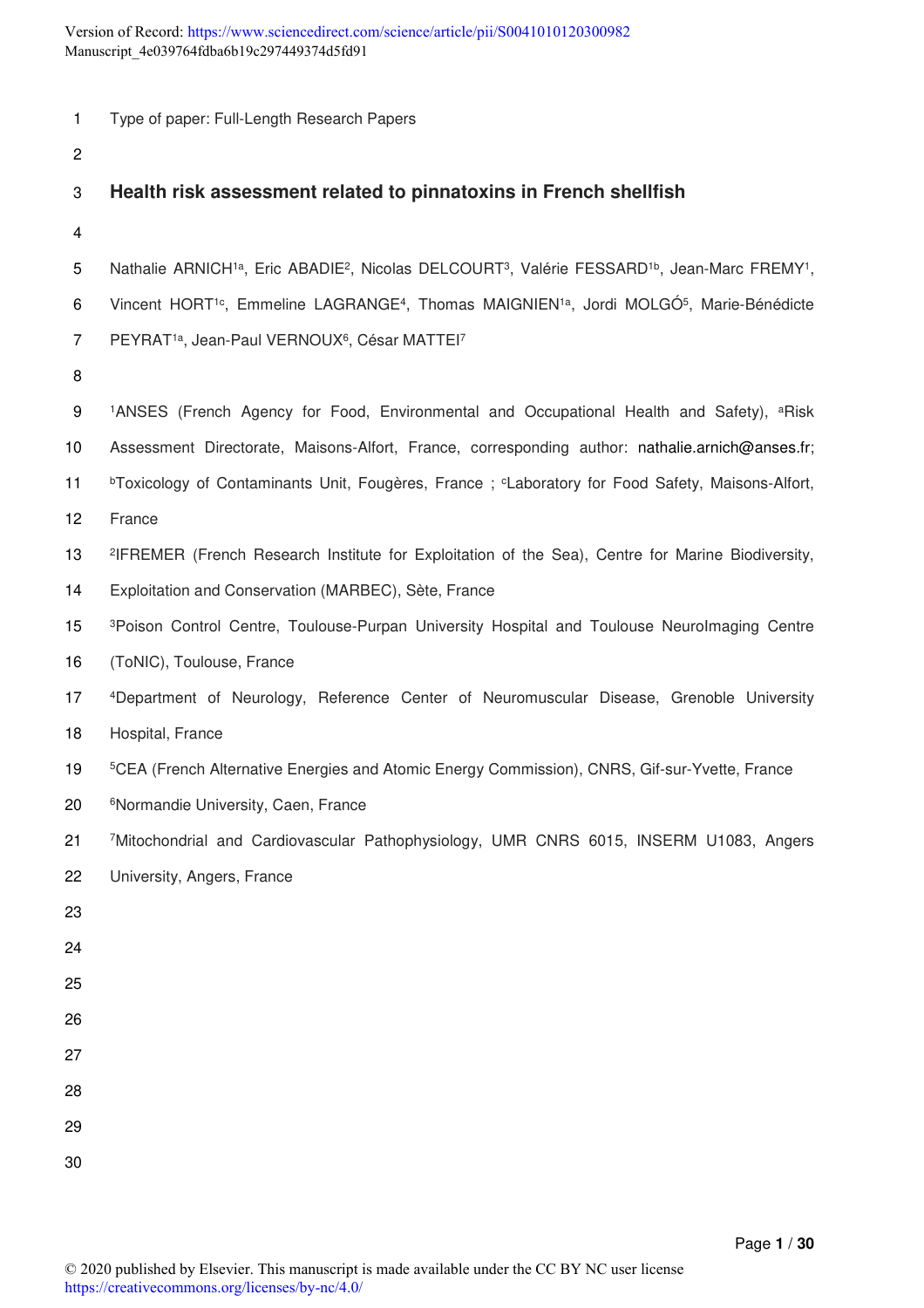#### 31 **ABSTRACT**

32 Pinnatoxins (PnTXs) are a group of emerging marine biotoxins produced by the benthic dinoflagellate 33 Vulcanodinium rugosum, currently not regulated in Europe or in any other country in the world. In 34 France, PnTXs were detected for the first time in 2011, in mussels from the Ingril lagoon (South of 35 France, Mediterranean coast). Since then, analyses carried out in mussels from this lagoon have 36 shown high concentrations of PnTXs for several months each year. PnTXs have also been detected, 37 to a lesser extent, in mussels from other Mediterranean lagoons and on the Atlantic and Corsican 38 coasts. In the French data, the main analog is PnTX G (low levels of PnTX A are also present in some 39 samples). No cases of PnTXs poisoning in humans have been reported so far in France or anywhere 40 else in the world. In mice, PnTXs induce acute neurotoxic effects, within a few minutes after oral 41 administration. Clinical signs of toxicity include decreased mobility, paralysis of the hind legs, tremors, 42 jumps and breathing difficulties leading to death by respiratory arrest at high doses. The French 43 agency for food safety (ANSES) recently conducted a review of the state of knowledge related to 44 PnTXs and V. rugosum. Based on (i) the clinical signs of toxicity in mice, (ii) the mode of action of 45 PnTXs as nicotinic acetylcholine receptor competitive antagonists and (iii) knowledge on drugs and 46 natural toxins with PnTX-related pharmacology, potential human symptoms have been extrapolated 47 and proposed. In this work, a provisional acute benchmark value for PnTX G of 0.13 µg/kg bw per day 48 has been derived from an oral acute toxicity study in mice. Based on this value and a large shellfish 49 meat portion size of 400g, a concentration lower than 23 µg PnTX G/kg shellfish meat is not expected 50 to result in adverse effects in humans. ANSES recommends taking into account PnTXs in the French 51 official monitoring program for shellfish production and identified data gaps to refine health risk 52 assessment.

53

54 KEYWORDS: Pinnatoxins, shellfish, emerging marine biotoxins, risk assessment

- 55
- 57

- 
- 58
- 59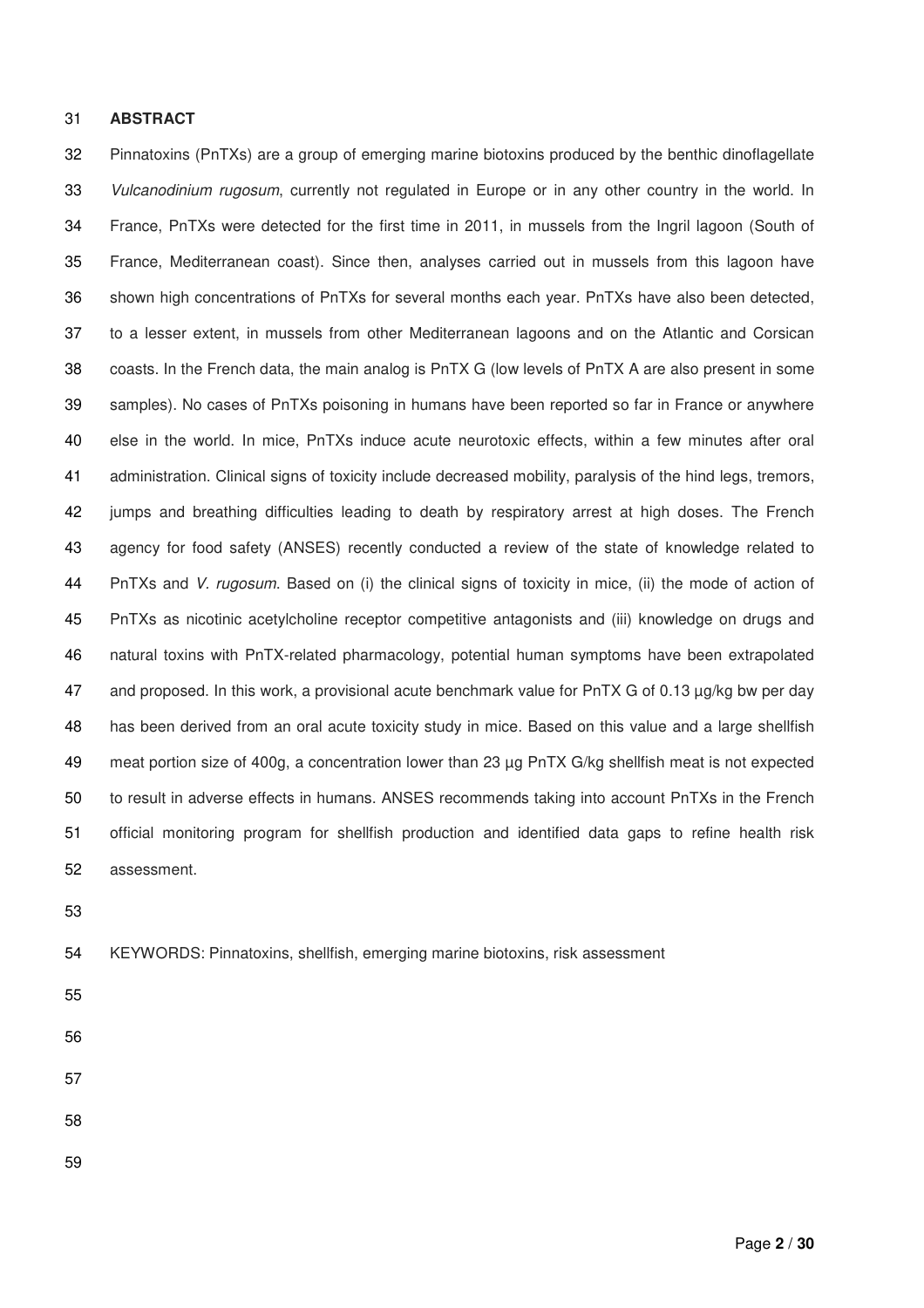### 61 **1. Introduction**

62 Pinnatoxins (PnTXs) belong to the group of cyclic imines considered as emerging marine biotoxins 63 (Efsa, 2010a), which, to date, includes 40 compounds, without considering acyl esters produced by 64 shellfish metabolism. This group includes different families determined by their structural 65 characteristics: prorocentrolides, spiroprorocentrimine, gymnodimines (GYMs), spirolides (SPXs), 66 pinnatoxins (PnTXs), pteriatoxins (PtTXs) and portimine. To date, 8 PnTXs (named A to H) have been 67 identified (reviewed by Molgó et al., 2017). PnTXs are soluble in solvents such as acetone, 68 isopropanol and methanol (Zendong et al. 2014). They are amphoteric compounds, i.e. with both 69 acidic and basic properties, which explains their relative water solubility. Due to their lipophilic 70 properties, they can be detected during the mouse bioassay used to screen for lipophilic marine 71 biotoxins.

72 Vulcanodinium rugosum is the producer of PnTXs identified by Nézan and Chomerat (2011), based on 73 water samples from a Mediterranean lagoon (Ingril, France). V. rugosum also produce portimine 74 (Selwood et al,. 2013; Abadie et al., 2016). This benthic dinoflagellate was a new species belonging to 75 a new genus. No other producer is reported in the literature. The identification of this dinoflagellate in 76 France originates from an atypical situation that occurred in 2006, as part of official monitoring of 77 shellfish production areas. The mouse bioassay used to screen for lipophilic marine biotoxins had 78 revealed unusual neurotoxic effects after the injection of extracts from mussels of the Ingril lagoon. In 79 fact, the symptoms observed for lipophilic toxins are gastrointestinal (diarrhea), and not neurotoxic. 80 Such neurotoxicity could not be related to the presence of regulated marine biotoxins (Amnesic, 81 Paralytic, Diarrhetic toxins) screened for by chemical analysis. In addition, observations of water 82 samples did not conclude to the presence of any microalgae species known to produce neurotoxins. 83 Vulcanodinium rugosum has also been reported in New Zealand (Rhodes et al., 2010), Australia 84 (Rhodes et al., 2011; Munday et al., 2012), Japan (Smith et al., 2011), China Sea (Zeng et al., 2012), 85 Mexico (Hernandez-Becerril et al., 2013), Arabian Gulf (Al Muftah et al., 2016) and Cuba (Moreira-86 Gonzalez et al., 2018).

87 PnTXs in shellfish are mainly analysed by physico-chemical methods using liquid chromatography 88 coupled with tandem mass spectrometry (LC-MS/MS). Biological (mouse bioassay) or biochemical 89 (functional tests) methods can also be used. None of the methods has yet undergone inter-laboratory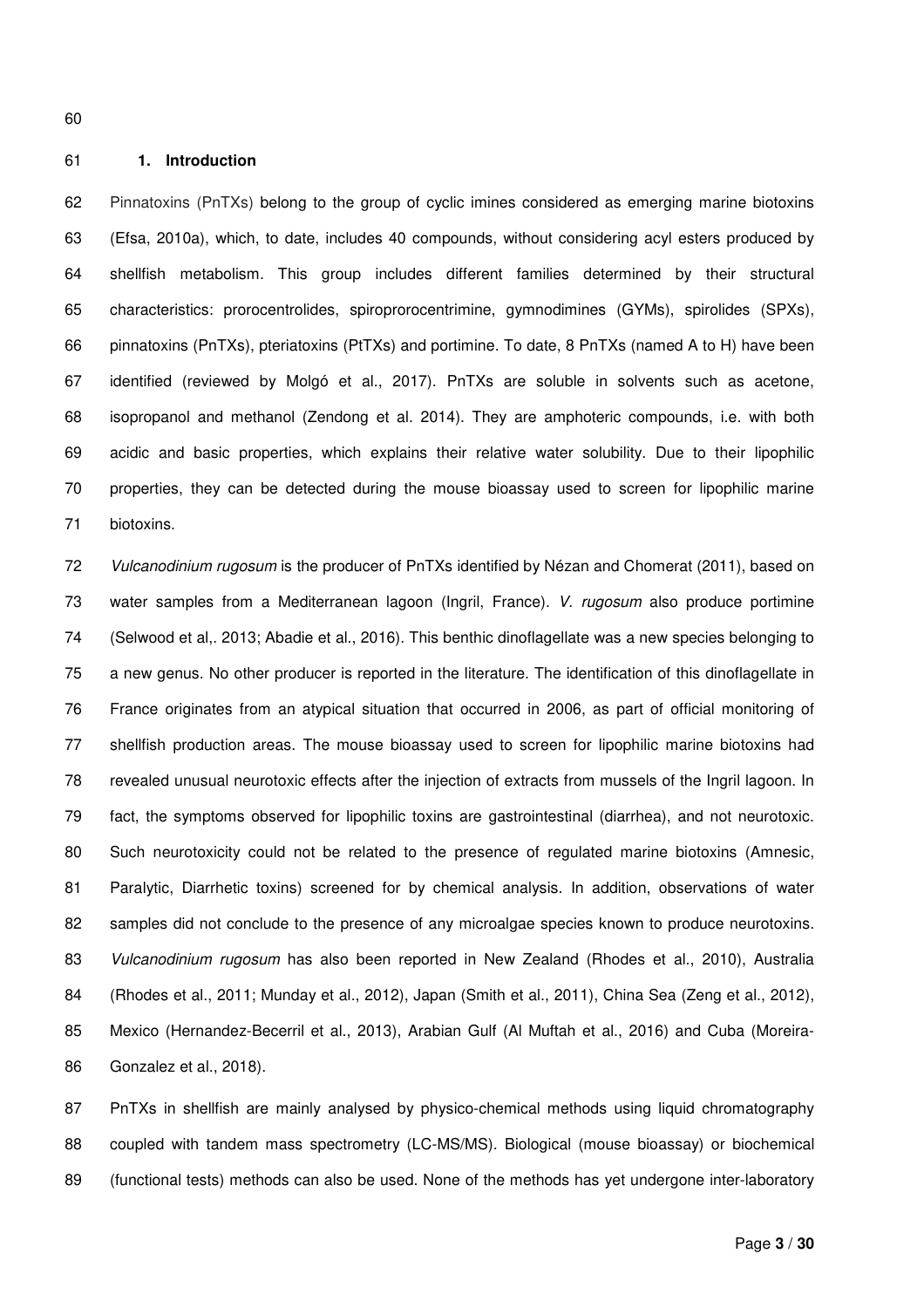90 validation or standardisation. In addition, there are very few standards (reference substances) 91 available for PnTXs, which limits and complicates their detection and quantification. Indeed, to date, 92 only PnTX A and G are marketed as calibration solutions and only PnTX G (Figure 1) has been 93 certified.

94 Since the first identification of V. rugosum in France, high concentrations of PnTXs have been 95 measured in mussels from the Ingril lagoon for several months each year. In 2012, the French 96 Research Institute for Exploitation of the Sea (Ifremer) reported that PnTXs concentrations varied 97 greatly depending on the years (2010, 2011 and 2012), with a maximum of 1244 μg of PnTX G per kg 98 of shellfish (wet weight) in 2010 (Ifremer, 2012). However, V. rugosum is rarely detected in water 99 samples collected for the phytoplankton surveillance (in the water column), which can be explained by 100 the benthic nature of this dinoflagellate.

101 The aims of this work were 1) to review the toxicity data of PnTXs to derive an acute oral health-based 102 guidance value, 2) estimate exposure of shellfish consumers to PnTXs, 3) identify if there might be a 103 public health concern regarding the levels of contamination reported in certain French shellfish 104 production areas, and 4) provide recommendations for the monitoring PnTXs in the marine 105 environment.

106



107

108 Figure 1: Structure of PnTX G (modified from Araoz et al., 2011).

109

### 110 **2. Vulcanodinium rugosum**

111 As almost all dinoflagellates, V. rugosum (Figure 2) is assumed to have two distinct life phases: a 112 vegetative propagation phase (asexual reproduction) and a sexual phase (Zeng et al., 2012). The 113 asexual phase probably corresponds to the pelagic phase, when the cells are present in the water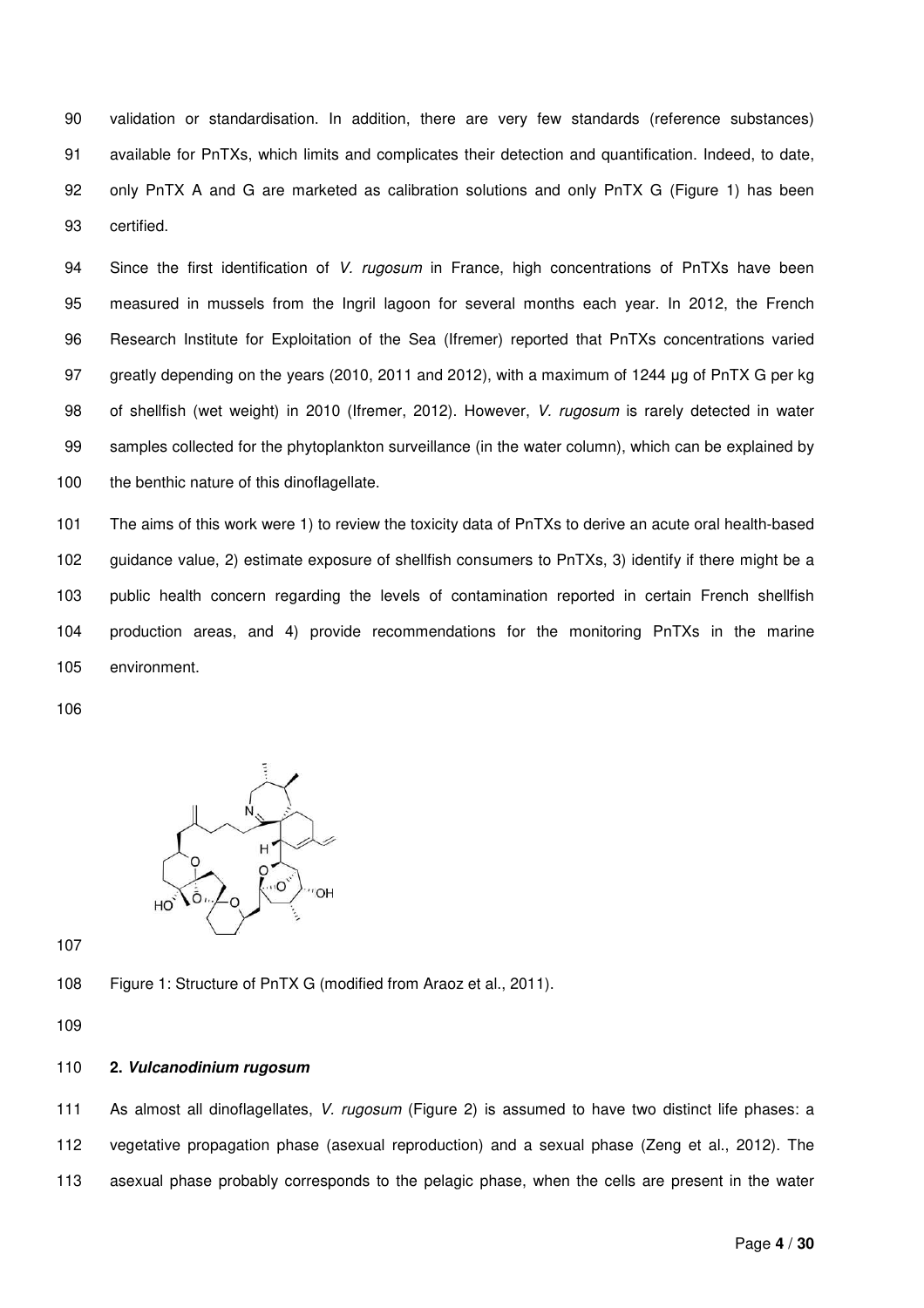114 column. The sexual reproduction corresponds to a benthic phase, which could result in the formation 115 of a planozygote that produces a resistance cyst. The pelagic and benthic phases are closely related, 116 but the environmental and/or physiological factors controlling the transition from one phase to the 117 other are not yet known.

118 The formation of resistance cysts, which can occur at the end of sexual reproduction, is a crucial step 119 for survival in adverse environmental conditions due to chromosomal mixing, which increases intra-120 species genetic diversity. Cysts are also one of the ways in which the species spreads, through the 121 transfer of sediments or shellfish from one area to another (cysts are present in the gastrointestinal 122 tract and in intervalvular liquid), as well as via ship ballast water (Garrett et al., 2014). Therefore, 123 identification of the resistance forms and knowledge of their distribution area are important for 124 preventing expansion and contamination. Similarly, determination of the key factors for growth and 125 toxin production by V. rugosum is essential for better understanding the risk associated with this new 126 species.

127 Temperature is the most important factor for the growth of V. rugosum. The data suggest that V. 128 rugosum is a thermophilic species, consistent with its development in the Ingril lagoon from June to 129 September and the highest concentrations of PnTX G found in mussels during this period (Abadie et 130 al., 2016).



- 131 132 Figure 2: Micrograph of a cell of Vulcanodinium rugosum
- 133
- 134 **3. Hazard characterisation**
- 135 **3.1 Acute in vivo toxicity with purified PnTXs**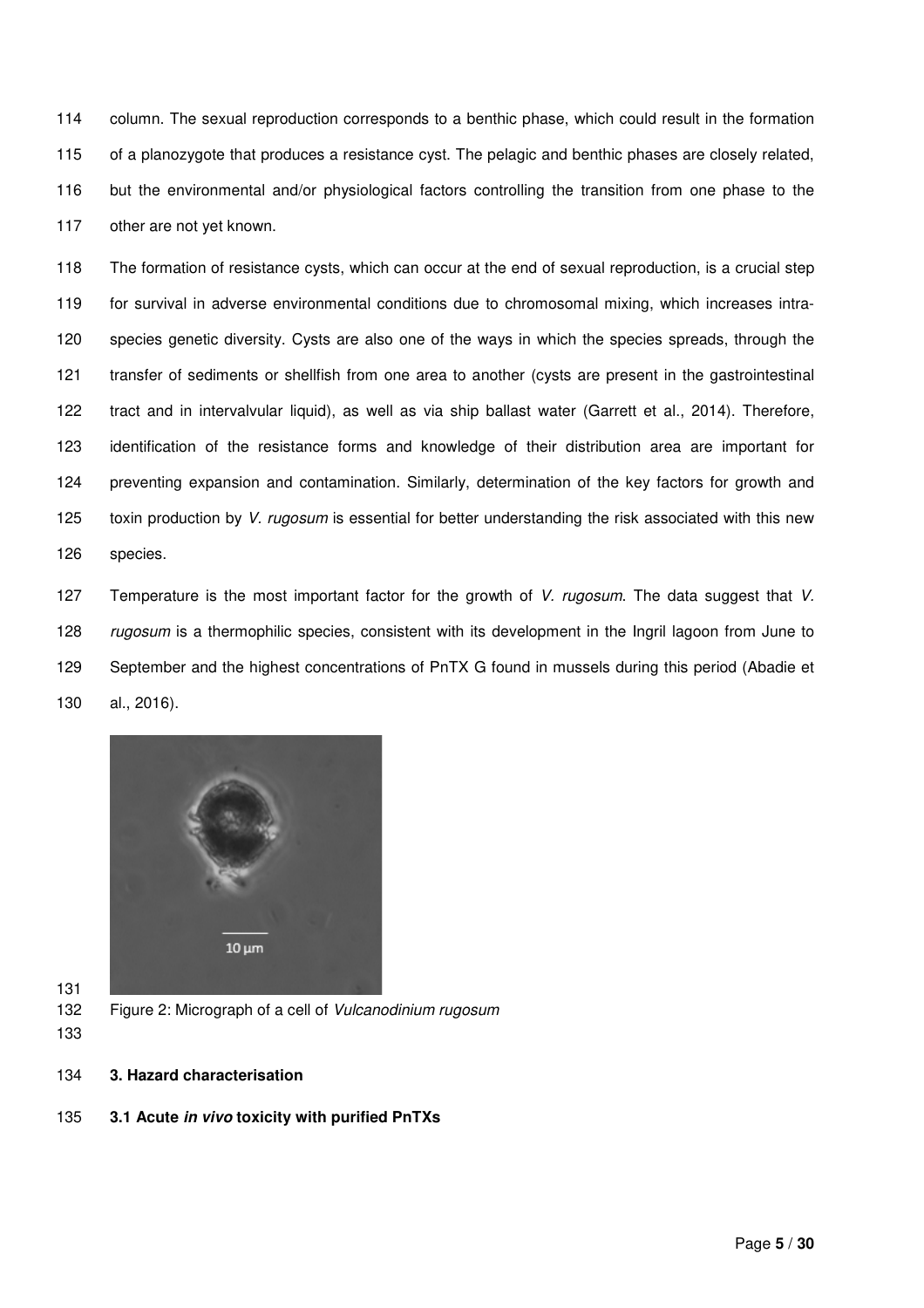136 In vivo acute toxicity studies with purified toxins were reviewed using an analysis grid and assessed 137 for quality using ToxRTool (Toxicological data Reliability assessment Tool, https://eurl-138 ecvam.jrc.ec.europa.eu/about-ecvam/archivepublications/toxrtool), a tool that ranks the studies 139 according to the Klimisch rating (Klimish et al., 1997).

140 Data on the acute toxicity of purified PnTXs are very limited. Indeed, the available studies were carried 141 out in only one species (mice), one sex (females, which are considered to be more sensitive than 142 males by OECD guidelines) and with very few animals tested per dose (1 to 8 mice, when the number 143 is specified). The results are presented in table 1.

144 Orally, only three studies are available and focused on PnTX E, F, G and H (Munday et al., 2012; 145 Selwood et al., 2014; ANSES-University of Trieste-CNRS report, 2014 also published in Sosa et al., 146 2020). We did not find any information on the toxicity by the oral route for PtTXs (metabolites of certain 147 PnTXs) and portimine (a toxin also produced by V. rugosum). Regarding the intraperitoneal (IP) route, 148 four studies have been published on PnTX E, F, G and H and portimine (Munday et al., 2012; 149 Selwood et al., 2010, 2013, 2014). We identified additional unpublished information regarding PnTX A 150 (personal communication from J. Molgó), but did not find any robust information regarding PtTXs.

151 Despite the limited number of studies for each PnTX and the low number of mice tested per dose, a 152 consistent set of information enables outlining the main characteristics of the acute toxicity of this toxin 153 group. Firstly, the toxicity of the PnTXs is rapid, with symptoms appearing within minutes of 154 administration (whether oral or IP). This fact was already known, since PnTXs (like other cyclic imines) 155 belong to the fast-acting toxins group (Efsa, 2010a). The second point relies on neurotoxic symptoms, 156 quickly leading to the mouse's death by respiratory arrest. Clinical signs of toxicity, regardless of the 157 route of administration and the PnTX analogue, include decreased mobility (sometimes preceded by 158 an initial phase of hyperactivity immediately following administration), paralysis of the hind legs and 159 breathing difficulties (Munday et al., 2012), with tremors and jumps also being reported (ANSES-160 University of Trieste-CNRS Report, 2014; Sosa et al., 2020). In the study by Munday et al. (2012), the 161 authors reported that at sublethal doses (without specifying which ones), some mice recovered 162 completely after exhibiting symptoms.

163 LD50 values vary according to the PnTX analogue and route of administration (Table 1). Orally, LD50 164 values range from 25 to 2,800 μg/kg bw (for PnTX F and PnTX E respectively). The analogues tested 165 can be ranked as follows in decreasing order of toxicity: PnTX F > PnTX G ~ PnTX H >> PnTX E. By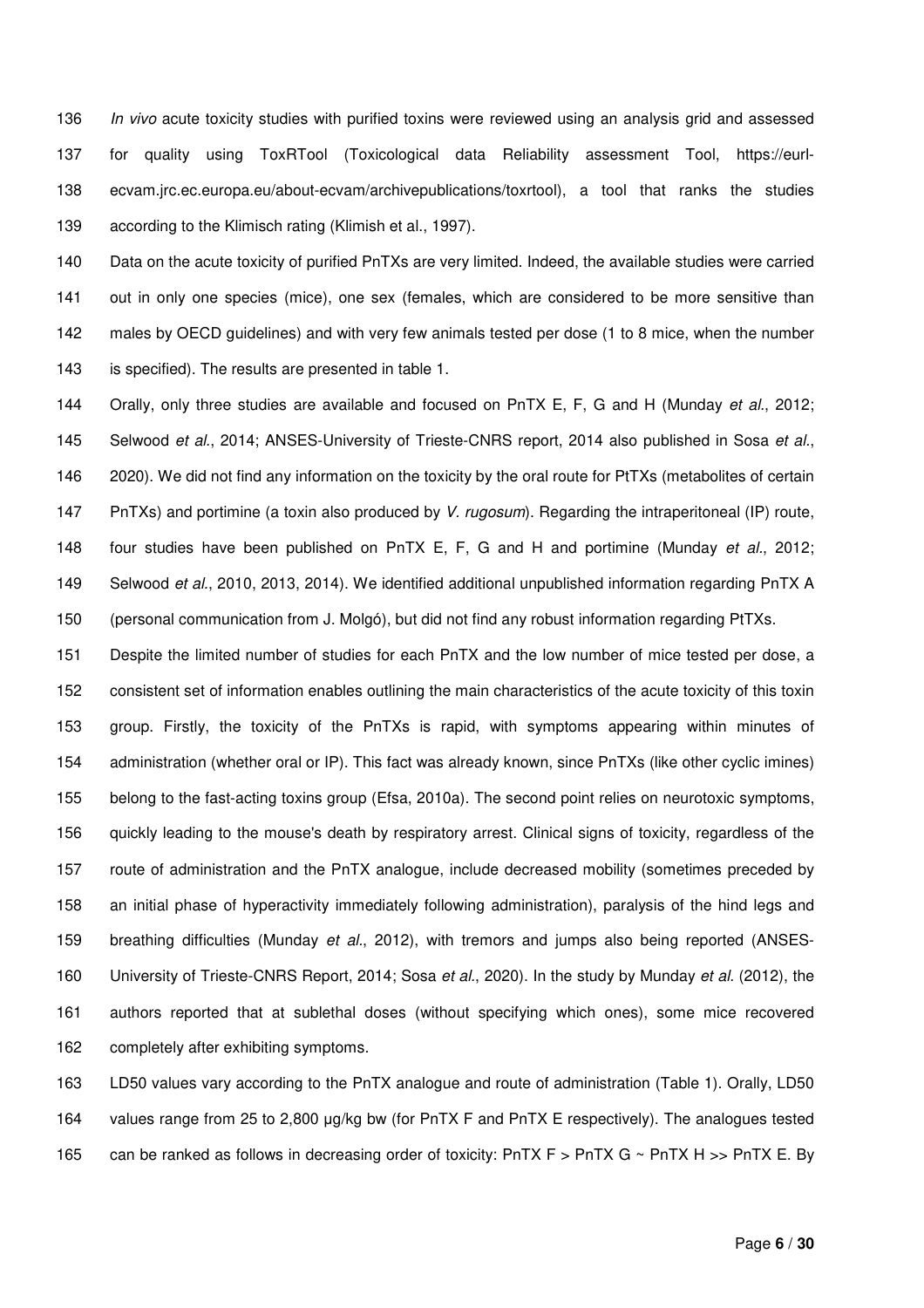- 166 IP route, LD50 range from 13 to 115 μg/kg bw (for PnTX F and PnTX A respectively) and the 167 analogues can be ranked as follows: PnTX F > PnTX G > PnTX E > PnTX H > PnTX A.
- 168 LD99 values for some PnTXs and PtTXs have been reported in the literature, but these data were 169 considered not sufficiently reliable due to a lack of information on the protocol used (Uemura et al.,
- 170 1995; Chou et al., 1996; McCauley et al., 1998; Takada et al., 2001).
- 171 Portimine has lower acute IP toxicity than that of PnTXs, with an estimated LD50 of 1,570 μg/kg bw.
- 172 No effect was observed at 500 and 700 μg/kg bw (Selwood et al., 2013). The authors indicated that
- 173 the signs of toxicity prior to death in mice appeared less rapidly after IP administration compared to
- 174 PnTXs (without however mentioning which signs of toxicity were observed). Toxicity of portimine by
- 175 oral administration is unknown.
- 176

# 177 **Table 1: Acute in vivo toxicity in mice of PnTXs and portimine**

### 178 **1a. Oral administration**

| <b>Toxin</b><br>(purity) | Route of<br>administration and<br>number of mice                                                | <b>LD50</b><br>$(\mu g/kg bw)$ | <b>MTD</b><br>$(\mu g/kg)$<br>bw) | <b>References</b>      | <b>Study quality</b>        |
|--------------------------|-------------------------------------------------------------------------------------------------|--------------------------------|-----------------------------------|------------------------|-----------------------------|
| PnTX E*                  | Gavage<br>Number of mice not<br>specified (OECD GL<br>425)<br>Fed (non-fasted) mice             | 2800<br>CI95: 2380-3000        | 600                               | Munday et<br>al., 2012 | ToxRTool: 13<br>Klimisch: 2 |
| PnTX <sub>F</sub> *      | Gavage<br>Number of mice not<br>specified (OECD GL<br>425)<br>Fed (non-fasted) mice             | 25<br>CI95: 19.1-35.1          | 9.9                               | Munday et<br>al., 2012 | ToxRTool: 13<br>Klimisch: 2 |
| PnTX <sub>F</sub> *      | 16h fasted mice                                                                                 | 29.9<br>CI95: 25-32            | <b>Not</b><br>determined          |                        |                             |
|                          | In cream cheese<br>Number of animals not<br>specified (OECD GL<br>425)<br>Fed (non-fasted) mice | 50<br>CI95: 39.4-62.8          | 16.0                              | Munday et<br>al., 2012 | ToxRTool: 13<br>Klimisch: 2 |
|                          | In peanut butter<br>Number of mice not<br>specified (OECD GL<br>425)<br>Fed (non-fasted) mice   | 50<br>CI95: 37.9-71.5          | <b>Not</b><br>determined          |                        |                             |
|                          | In dry mouse food<br>Number of mice not                                                         | 50<br>CI95: 37.9-71.5          | <b>Not</b><br>determined          |                        |                             |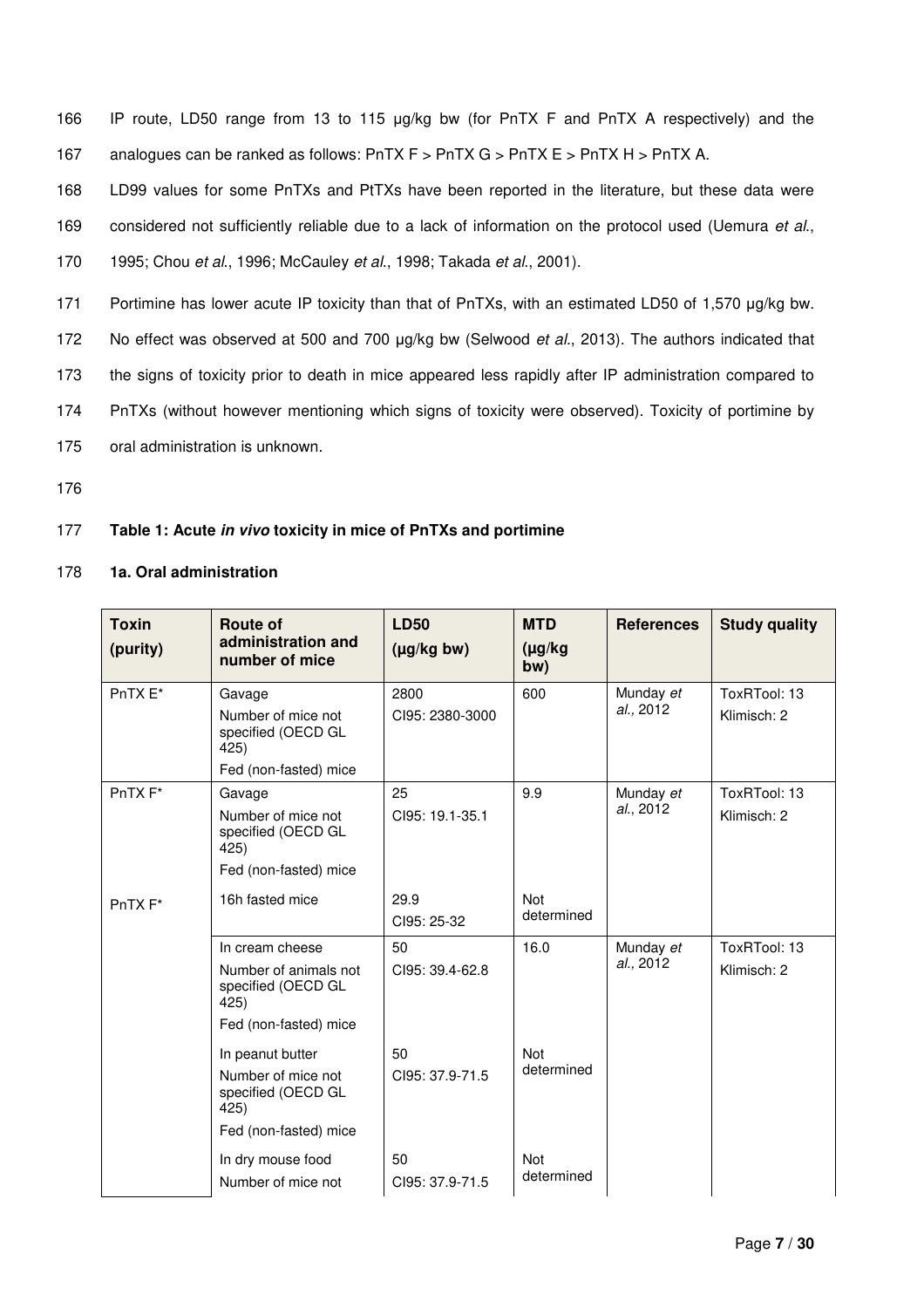| <b>Toxin</b><br>(purity)            | <b>Route of</b><br>administration and<br>number of mice                                                                                                                                                                 | <b>LD50</b><br>$(\mu g/kg bw)$ | <b>MTD</b><br>$(\mu g/kg)$<br>bw) | <b>References</b>                                                                | <b>Study quality</b>                                                                                                                                                                        |
|-------------------------------------|-------------------------------------------------------------------------------------------------------------------------------------------------------------------------------------------------------------------------|--------------------------------|-----------------------------------|----------------------------------------------------------------------------------|---------------------------------------------------------------------------------------------------------------------------------------------------------------------------------------------|
|                                     | specified (OECD GL<br>425)<br>16h fasted mice                                                                                                                                                                           |                                |                                   |                                                                                  |                                                                                                                                                                                             |
|                                     | In cream cheese, 16h<br>fasted mice                                                                                                                                                                                     | 77<br>CI95: not<br>calculated  | Not<br>determined                 |                                                                                  |                                                                                                                                                                                             |
|                                     | In peanut butter, 16h<br>fasted mice                                                                                                                                                                                    | 50<br>CI95: 39.4-62.8          | Not<br>determined                 |                                                                                  |                                                                                                                                                                                             |
| PnTX G*                             | Gavage<br>Number of mice not<br>specified (OECD GL<br>425)<br>Fed (non-fasted) mice                                                                                                                                     | 150<br>CI95: 105-100           | 75                                | Munday et<br>al., 2012                                                           | ToxRTool: 13<br>Klimisch: 2                                                                                                                                                                 |
| PnTX G<br>(declared<br>purity 100%) | Gavage<br>Groups of 3 to 8 mice (8<br>for the control group; 3<br>for the doses 8, 20, 50,<br>120 µg/kg bw; 5 for the<br>doses 220, 300, 370,<br>$400 \mu g/kg$ bw)<br>Mice fasted for 3 hours<br>before administration | 208<br>CI95: 155-281           | 120                               | ANSES-<br>University of<br>Trieste-CNRS<br>report, 2014;<br>Sosa et al.,<br>2020 | ToxRTool: 17<br>Klimisch: 2                                                                                                                                                                 |
| PnTX G*                             | In cream cheese<br>Number of mice not<br>specified (OECD GL<br>425)<br>Fed (non-fasted) mice                                                                                                                            | 400<br>CI95: 380-470           | 153                               | Munday et<br>al., 2012                                                           | ToxRTool: 13<br>Klimisch: 2                                                                                                                                                                 |
| PnTX H*                             | Gavage<br>Number of animals not<br>specified<br>Fasting not specified                                                                                                                                                   | 163<br>CI95: 139-175           |                                   | Selwood et<br>al., 2014                                                          | ToxRTool: 4<br>This low score is<br>due to the fact that<br>a lot of details are<br>missing in the<br>article, but this<br>team has already<br>described the<br>protocol for other<br>PnTXs |

179 \* Purity verified by NMR according to the authors but percentage not mentioned in the publication<br>180 Cl95: 95% confidence interval<br>181 MTD (Maximum Tolerated Dose): dose at which no mortality or clinical signs are obs

180 CI95: 95% confidence interval

181 MTD (Maximum Tolerated Dose): dose at which no mortality or clinical signs are observed

182

# 183 **1b. Intraperitoneal (IP) administration**

| <b>Toxin</b><br>(purity)                  | Route of<br>administration and<br>number of mice           | <b>LD50</b><br>$(\mu g/kg)$ bw) | <b>MTD</b><br>$(\mu g/kg)$<br>bw) | <b>References</b>                       | <b>Study</b><br>quality |
|-------------------------------------------|------------------------------------------------------------|---------------------------------|-----------------------------------|-----------------------------------------|-------------------------|
| Synthetic<br>PnTX A<br>(purity $> 97\%$ ) | IP<br>$n=18$ mice, 9 doses<br>tested (1 to 3<br>mice/dose) | 114.8                           |                                   | J. Molgó<br>(personal<br>communication) | ToxRTool: 16            |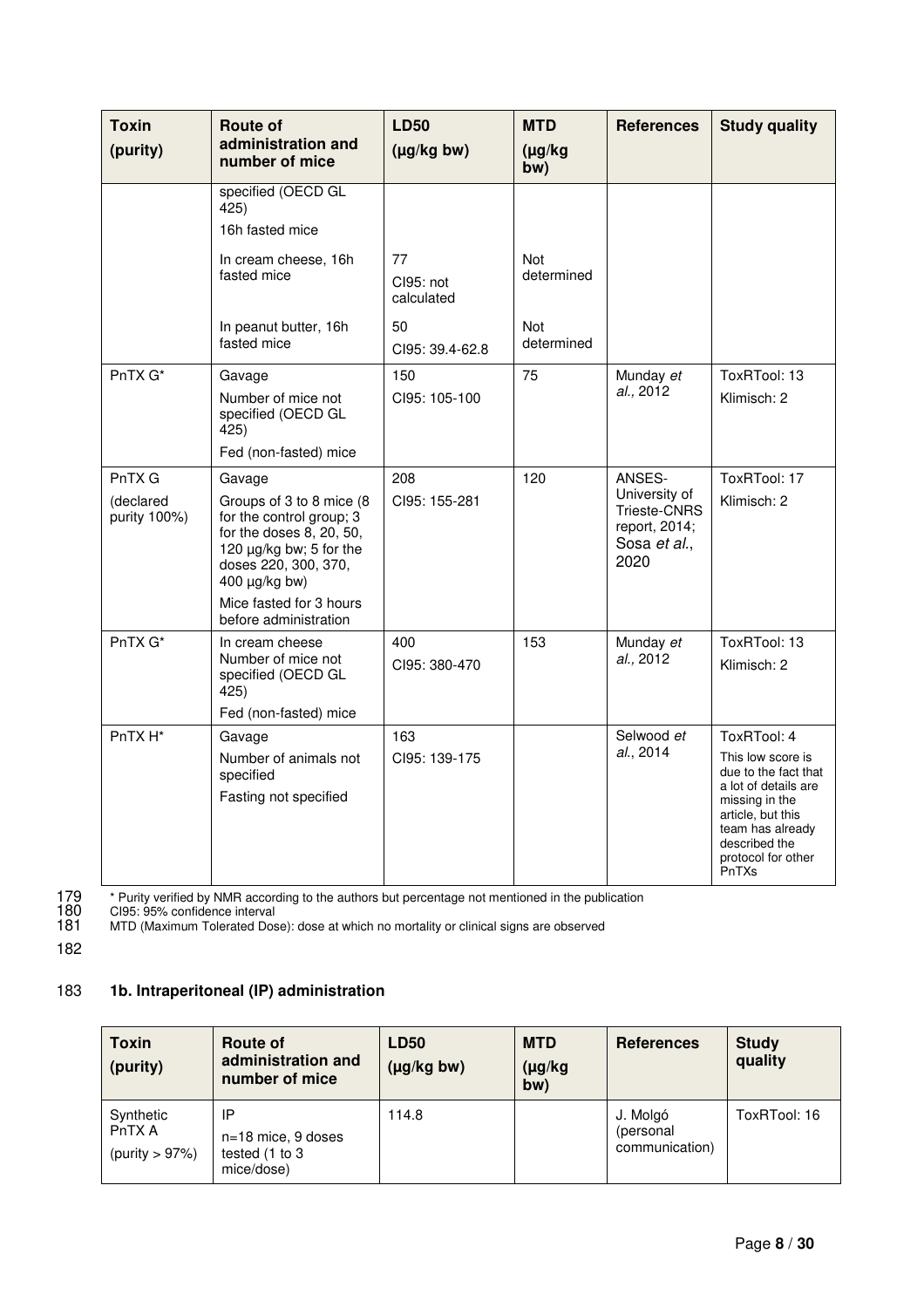| <b>Toxin</b><br>(purity)              | <b>Route of</b><br>administration and<br>number of mice                                                                      | <b>LD50</b><br>$(\mu g/kg)$ bw)                                      | <b>MTD</b><br>$(\mu g/kg)$<br>bw) | <b>References</b>                       | <b>Study</b><br>quality                                                                                                                                                                        |
|---------------------------------------|------------------------------------------------------------------------------------------------------------------------------|----------------------------------------------------------------------|-----------------------------------|-----------------------------------------|------------------------------------------------------------------------------------------------------------------------------------------------------------------------------------------------|
|                                       | Fed (non-fasted) mice                                                                                                        |                                                                      |                                   |                                         |                                                                                                                                                                                                |
| PnTX E*                               | IP<br>Number of animals not<br>specified (OECD GL<br>425)                                                                    | 57 (fed)<br>CI95: 39.7-75.3<br>48 (16h fasted)<br>CI95: 33.5-63.5    | 22<br>Not<br>determined           | Munday et al.,<br>2012                  | ToxRTool: 13                                                                                                                                                                                   |
|                                       | IP (OECD GL 425)<br>$n=2$ at 36 $\mu$ g/kg,<br>$n=3$ at 45 $\mu$ g/kg,<br>$n=1$ at 54 $\mu$ g/kg,<br>$n=1$ at 60 $\mu$ g/kg. | 45 (fed)<br>CI95: 32-58                                              |                                   | Selwood et al.,<br>2010                 | ToxRTool: 15                                                                                                                                                                                   |
| PnTX <sub>F</sub> *                   | IP<br>Number of animals not<br>specified (OECD GL<br>425)                                                                    | 12.7 (fed)<br>CI95: 9.5-14.6<br>14.9 (16h fasted)<br>Cl95: 12.6-15.8 | 3.2<br>Not<br>determined          | Munday et al.,<br>2012                  | ToxRTool: 13                                                                                                                                                                                   |
|                                       | IP (OECD GL 425)<br>$n=1$ at 10.1 $\mu$ g/kg,<br>n=1 at 12.7 µg/kg,<br>n=3 at 16.0 µg/kg,<br>n=2 at 20.1 µg/kg.              | 16 (fed)<br>Cl95: 12-23                                              |                                   | Selwood et al.,<br>2010                 | ToxRTool: 15                                                                                                                                                                                   |
| PnTX G*                               | IP<br>Number of animals not<br>specified (OECD GL<br>425)                                                                    | 48 (fed)<br>Cl95: 36.3-68.1<br>42.7 (16h fasted)<br>CI95: 40-50      | 18.8<br><b>Not</b><br>determined  | Munday et al.,<br>2012                  | ToxRTool: 13                                                                                                                                                                                   |
| PnTX G*                               | IP (OECD GL 425)<br>$n=2$ at 40 $\mu$ g/kg,<br>$n=3$ at 50 $\mu$ g/kg,<br>$n=1$ at 60 $\mu$ g/kg.                            | 50 (fed)<br>CI95: 35-66                                              |                                   | Selwood et al.,<br>2010                 | ToxRTool: 15                                                                                                                                                                                   |
| Synthetic<br>PnTX G<br>(purity > 97%) | IP<br>Number of animals not<br>specified                                                                                     | 65.8                                                                 |                                   | J. Molgó<br>(personal<br>communication) | ToxRTool: 16                                                                                                                                                                                   |
| PnTX H*                               | IP<br>Number of animals not<br>specified<br>Fasting not specified                                                            | 67<br>CI95: 63-79                                                    |                                   | Selwood et al.,<br>2014                 | ToxRTool: 4<br>This low score is<br>due to the fact<br>that a lot of<br>details are<br>missing in the<br>article, but this<br>team has already<br>described the<br>protocol for other<br>PnTXs |
| Portimine*                            | IP<br>Number of animals not                                                                                                  | 1570<br>CI95: 1269-3080                                              | No effect at<br>500 and<br>700    | Selwood et al.,<br>2013                 | ToxRTool: 4<br>This low score is<br>due to the fact                                                                                                                                            |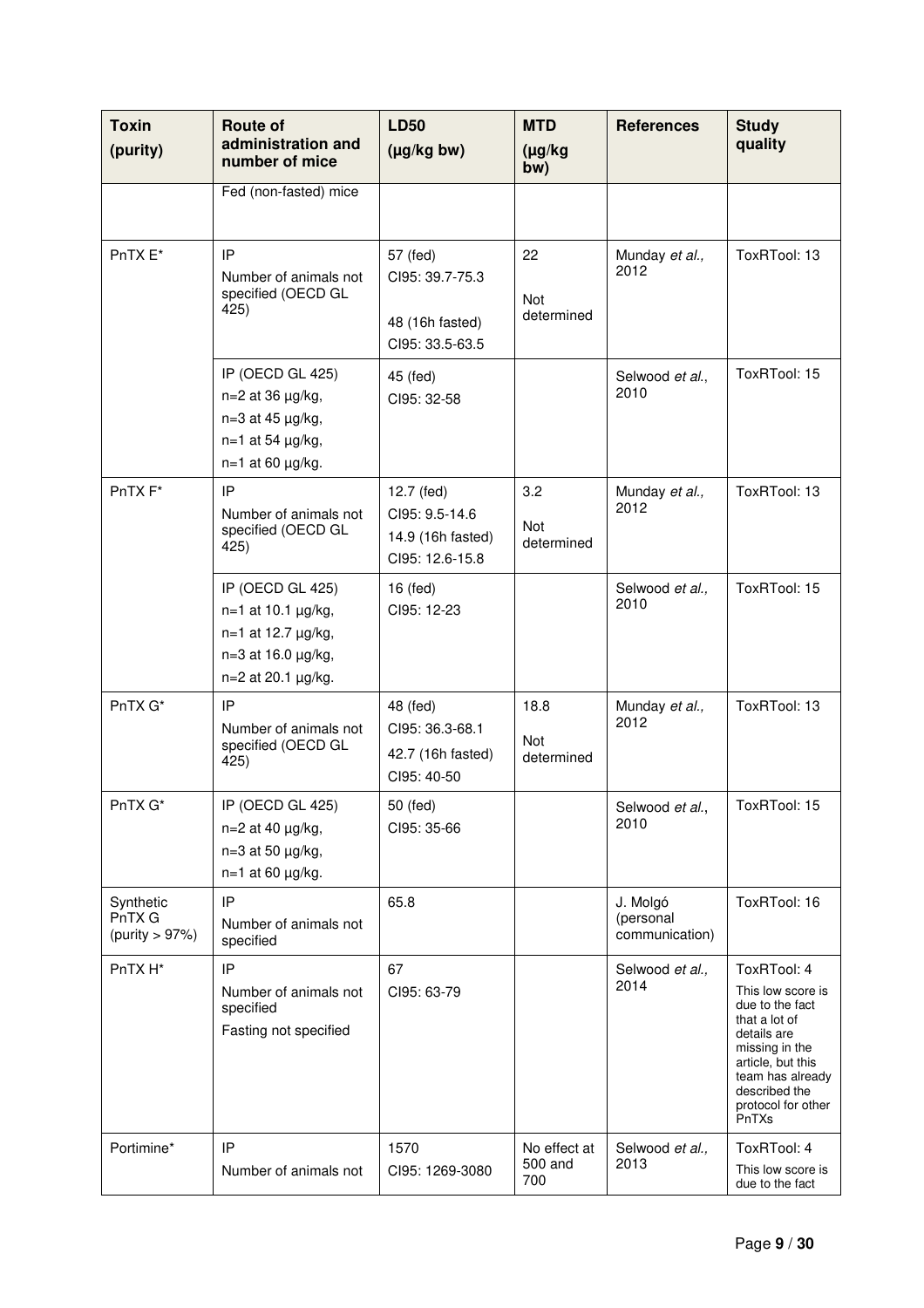| <b>Toxin</b><br>(purity) | Route of<br>administration and<br>number of mice | <b>LD50</b><br>$(\mu g/kg)$ bw) | <b>MTD</b><br>$(\mu g/kg)$<br>bw) | <b>References</b> | <b>Study</b><br>quality                                                                                                                 |
|--------------------------|--------------------------------------------------|---------------------------------|-----------------------------------|-------------------|-----------------------------------------------------------------------------------------------------------------------------------------|
|                          | specified<br>Fasting not specified               |                                 |                                   |                   | that a lot of<br>details are<br>missing in the<br>article, but this<br>team has already<br>described the<br>protocol for other<br>PnTXs |

184 \* Purity verified by NMR according to the authors but percentage not mentioned in the publication

185 CI95: 95% confidence interval

186 MTD (Maximum Tolerated Dose): dose at which no mortality or clinical signs are observed

187

### 188 **3.2 Subchronic and chronic toxicity**

189 No repeated dose toxicity studies were identified in the literature.

190

# 191 **3.3 Mode of action and extrapolation to humans**

192 We reviewed the data available on the mode of action of PnTXs (Delcourt et al., 2019). PnTXs are

193 high-affinity competitive antagonists of nicotinic acetylcholine receptors (nAChRs) (Araoz et al., 2011;

194 Hellyer et al., 2015). Their lethal effects in mice studies are consistent with the inhibition of muscle

195 nAChRs, inducing respiratory distress and paralysis (Delcourt et al., 2019). PnTX E, F , G and A block

196 nerve stimulation-induced skeletal muscle contraction, but do not alter muscle contraction caused by

197 direct stimulation of isolated adult rodent muscles (Hellyer et al., 2013; Benoit et al., 2019).

198 The clinical effects observed in humans after exposure to compounds (drugs, natural toxins) whose

199 pharmacology is comparable to that of PnTXs have been described (Delcourt et al., 2019). Possible

200 symptoms in humans due to PnTXs could include muscle weakness (myasthenic-like syndrome),

201 dyspnea, anticholinergic syndrome, dysautonomia, pyramidal syndrome, and seizures.

202

# 203 **3.4 Development of a health value**

204 The methodology set in ANSES's guide for the development of toxicological reference values (2017) 205 was followed.

206

# 207 **3.4.1 Choice of the key study**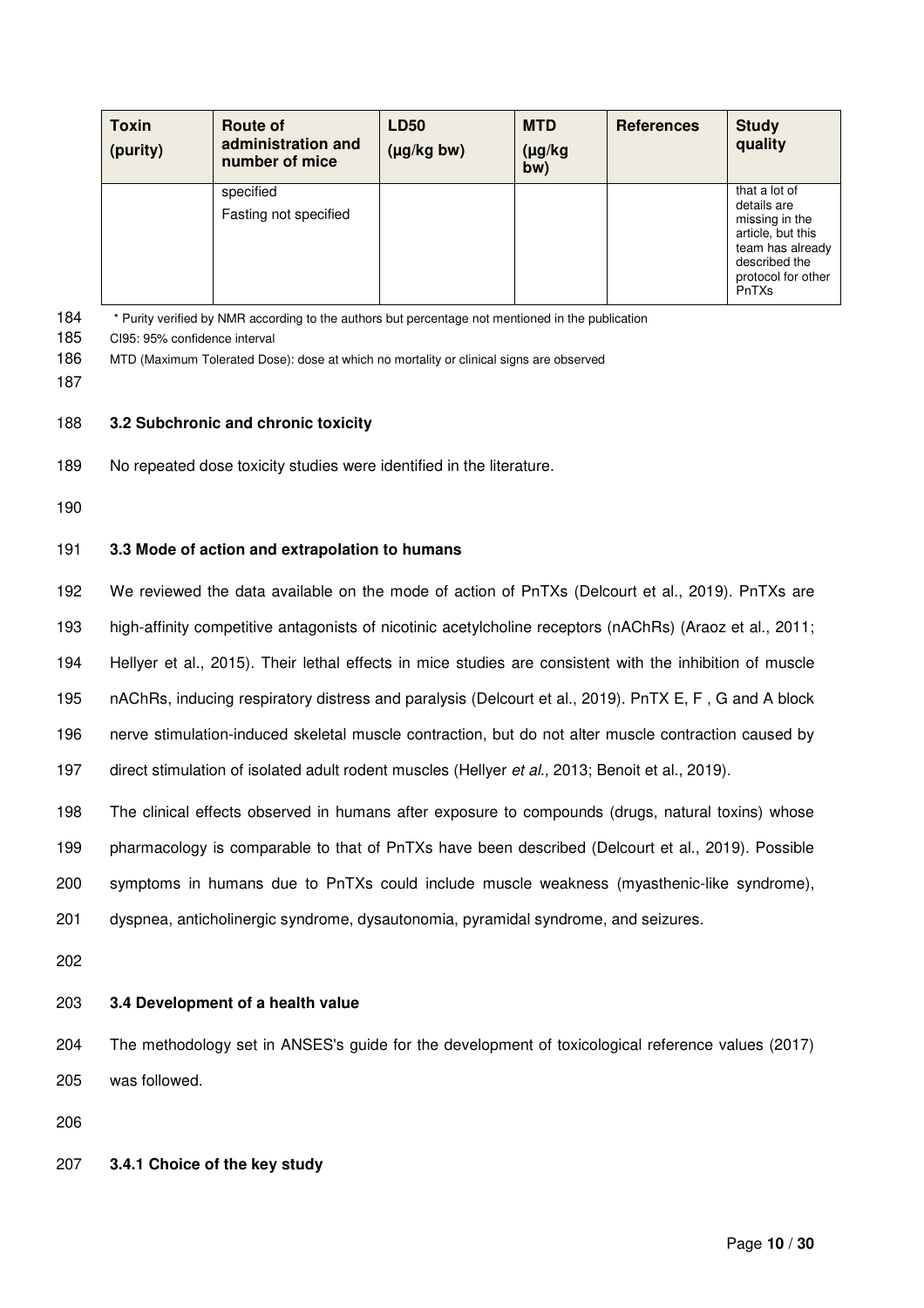208 Two acute oral toxicity studies in mice with purified PnTX G were identified (Munday et al., 2012; 209 ANSES-University of Trieste-CNRS report, 2014 also published in Sosa et al., 2020). The key study 210 selected was the one carried out by the Department of Life Sciences at the University of Trieste with 211 funding from the DGAL and DGS (ANSES-University of Trieste-CNRS report, 2014; Sosa et al., 2020), 212 which obtained the highest score (17 out of 21 with ToxRTool, corresponding to a Klimisch score of 2 - 213 reliable with restriction).

214 In this study, groups of three to five 4 weeks-old female SD-1 mice received a single administration of 215 purified PnTX G by gavage at a dose of 8, 20, 50, 120, 220, 300, 370 or 450 μg/kg bw. A control group 216 of eight mice was included. Mice were fasted for 3 hours before gavage; food was given back again ad 217 libitum 2 hours after administration during the 24-hour observation period. Lethality, clinical signs of 218 toxicity, histological analysis of several organs and blood biochemistry were recorded.

219 The results regarding lethality and the observed symptoms are shown in Table 2. Administration of 220 PnTX G resulted in mouse lethality from 220 μg PnTX G/kg bw (3/5 mice, in 22 min). No lethality was 221 observed at the doses of 8, 20, 50 and 120 μg/kg bw. All mice (5/5) died at the dose of 370 μg/kg bw 222 (survival time between 13 and 18 min). The LD50 for PnTX G was calculated at 208 μg/kg bw (95% 223 confidence interval =  $155-281$  µg/kg bw).

224 Before death, the main symptoms were neurotoxic, i.e. prostration, tremors, jumps, abdominal 225 breathing, hypothermia, hind leg paralysis and cyanosis. No macroscopic organ changes were 226 observed during necropsy of the mice treated with PnTX G. Histological analysis of major organs and 227 tissues revealed only minor changes in the small intestine of mice given PnTX G at doses equal to or 228 greater than 300 μg/kg bw (moderate mucosal degeneration, villous atrophy). No differences in 229 biochemical blood parameters were found between treated and control mice (Sosa et al., 2020).

230

### 231 **Table 2: Lethality and clinical signs of toxicity in mice after single administration by gavage of**

### 232 **purified PnTX G (ANSES-University of Trieste-CNRS Report, 2014; Sosa et al., 2020)**

| <b>Purified PnTX G</b><br>dose | Lethality | <b>Survival time</b><br>(h:min) | <b>Clinical signs of toxicity</b>      |
|--------------------------------|-----------|---------------------------------|----------------------------------------|
| Control                        | 0/8       |                                 |                                        |
| 8 µg/kg bw                     | 0/3       |                                 |                                        |
| $20 \mu g/kg$ bw               | 0/3       |                                 |                                        |
| 50 $\mu$ g/kg bw               | 0/3       |                                 |                                        |
| 120 $\mu$ g/kg bw              | 0/3       |                                 |                                        |
| $220 \mu g/kg$ bw              | 3/5       | 00:20; 00:22; 00:22             | prostration, tremors, jumps, abdominal |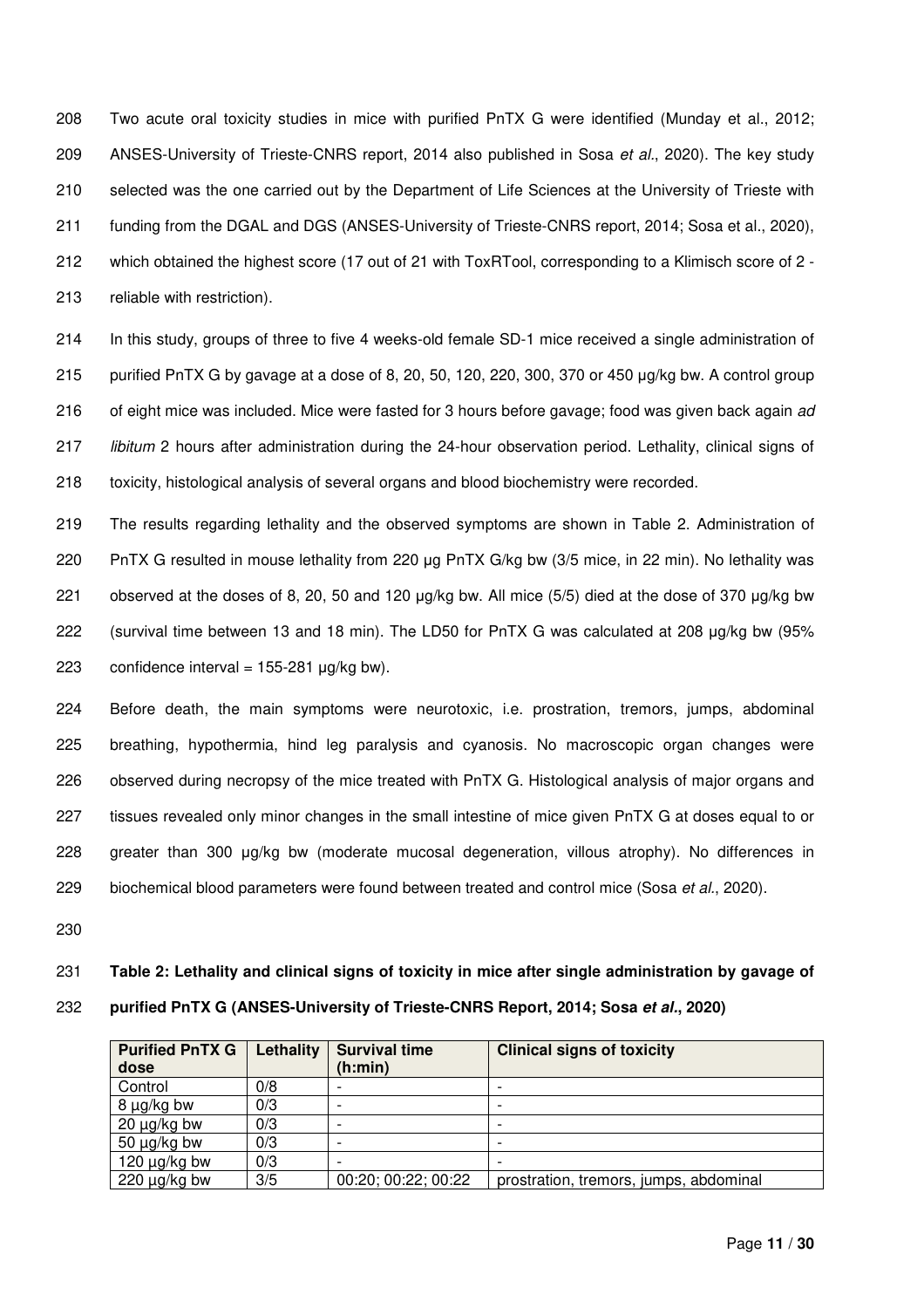|                   |     |                                      | breathing, hypothermia, hind leg paralysis,                                                       |
|-------------------|-----|--------------------------------------|---------------------------------------------------------------------------------------------------|
|                   |     |                                      | cyanosis                                                                                          |
| $300 \mu g/kg$ bw | 4/5 | 00:12; 00:13; 00:17;<br>00:23        | prostration, tremors, jumps, abdominal<br>breathing, hypothermia, hind leg paralysis,<br>cyanosis |
| $370 \mu g/kg$ bw | 5/5 | 00:13; 00:15; 00:16;<br>00:17; 00:18 | prostration, tremors, jumps, abdominal<br>breathing, hypothermia, hind leg paralysis,<br>cyanosis |
| $450 \mu g/kg$ bw | 5/5 | 00:12; 00:12; 00:15;<br>00:16; 00:29 | prostration, tremors, jumps, abdominal<br>breathing, hypothermia, hind leg paralysis,<br>cyanosis |

# 234 **3.4.2 Choice of the critical dose**

235 Based on the data from the key study, two approaches were explored:

236 - First approach: the **120 µg PnTX G/kg bw** dose was selected as the maximum tolerated dose 237 (MTD), i.e. the dose at which no effect is observed in the studied parameters over a 24-hour 238 period after treatment.

- 239 Second approach: calculation of a benchmark dose<sup>1</sup> from a response level of 10% mortality 240 (PROAST Web software, RIVM, v. 65.2). The model that best fitted the experimental data 241 according to the Akaike Information Criterion (AIC) was the probit model, for which the BMDL95% 242 was **69.1 µg PnTX G/kg bw** of mouse.
- 243 It is unusual to use data on mouse mortality from single oral administration to derive a health reference 244 value. This is justified by the fact that the mouse mortality occurs rapidly and there is a very small 245 difference between a dose with no signs of toxicity and a lethal dose.
- 246 A response level of 10% (for lethality) is considered high but was exceptionally selected in this expert
- 247 appraisal because the results obtained with a response level of 1% were regarded as too uncertain
- 248 due to the small number of mice tested in the study.
- 249 The results obtained in the other acute oral toxicity study of purified PnTX G with non-fasted mice 250 (Munday et al., 2012) were consistent with those of the key study selected conducted by the 251 Department of Life Sciences at the University of Trieste:
- 252 i. The LD50 was 150  $\mu$ g PnTX G/kg bw (95% CI = 105-199  $\mu$ g/kg bw);

l 1 The benchmark dose is a dose producing a measurable effect corresponding to a given response level compared to a control group. The lower limit of its 95% or 90% confidence interval (BMDL<sub>95%</sub> or BMDL<sub>90%</sub>) is most often used. This approach is based on modelling of the experimental data taking into account the entire doseresponse curve (ANSES 2017a).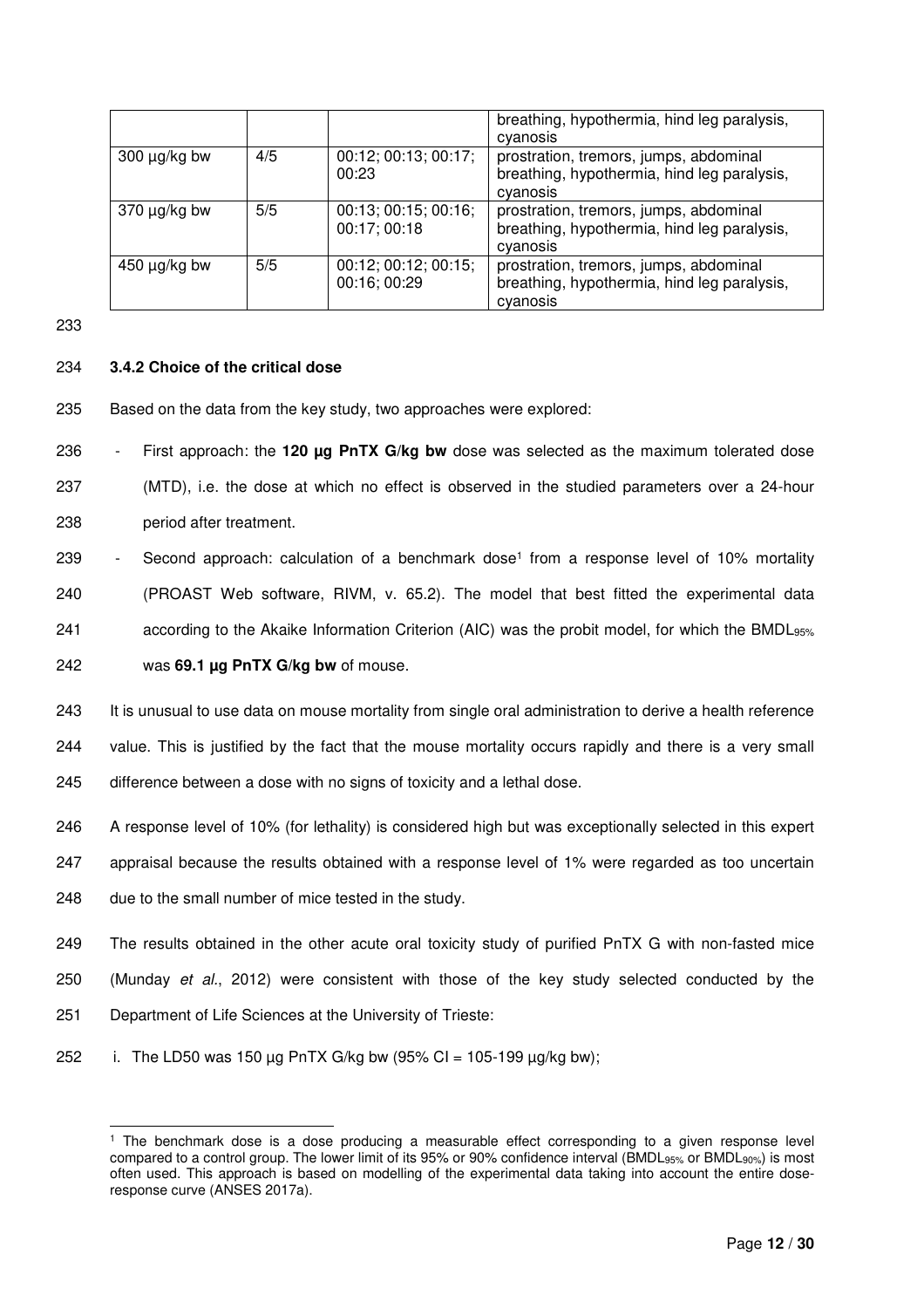- 253 ii. The dose tested without lethality and with no apparent sign of neurotoxicity was 75 µg PnTX G/kg
- 254 bw.
- 255 256 **3.4.3 Choice of uncertainty factors** 257 Uncertainty factors were identified for both approaches explored when establishing the critical dose: 258 - First approach: the dose of 120 µg PnTX G/kg bw was selected as the maximum tolerated dose 259 (MTD). The associated overall uncertainty factor was 900:  $260$  o inter-species uncertainty factor:  $UF_A = 10$  $261$  o inter-individual uncertainty factor: UF $H = 10$ 262  $\circ$  other factors: UF<sub>D</sub> = 3 (insufficient data) and 3 (to take into account the severity and 263 pattern of the dose-response curve) 264 - Second approach: the BMDL of 69.1 µg PnTX G/kg bw was chosen as the point of departure. 265 The associated overall uncertainty factor was 525: 266 o allometric adjustment factor: 7 for the mouse 267  $O = UF_A = 2.5$  for the toxicodynamic component  $268$  o UF $_{\rm H}$  = 10  $269$  o UF<sub>D</sub> = 3 (insufficient data). 270 271 **3.4.4 Proposed health-based guidance value** 272 Due to insufficient data for the hazard characterisation of PnTX G, the guidance value derived is 273 considered as a **provisional acute benchmark value**. 274 The provisional acute benchmark value is **0.13 µg PnTX G/kg bw**, (Table 3) regardless of the  $275$  approach used<sup>2</sup> (MTD or BMDL). 276
- 

l

277 **Table 3: Table summarising development of the provisional acute benchmark value for PnTX G** 

|  | <b>Critical effect</b><br><b>Key study</b> | <b>Critical dose</b><br>for the mouse | UF | <b>Provisional acute</b><br>benchmark value<br>for humans | <b>Confidence</b><br>level |
|--|--------------------------------------------|---------------------------------------|----|-----------------------------------------------------------|----------------------------|
|--|--------------------------------------------|---------------------------------------|----|-----------------------------------------------------------|----------------------------|

<sup>&</sup>lt;sup>2</sup> MTD approach: (120 μg PnTX G/kg bw) / (10 x 10 x 3 x 3) = 120/900 = 0.1333 μg PnTX G/kg bw BMDL approach: 69.1 µg PnTX G/kg bw) / (7 x 2.5 x 10 x 3) = 69.1/525 = 0.1316 µg PnTX G/kg bw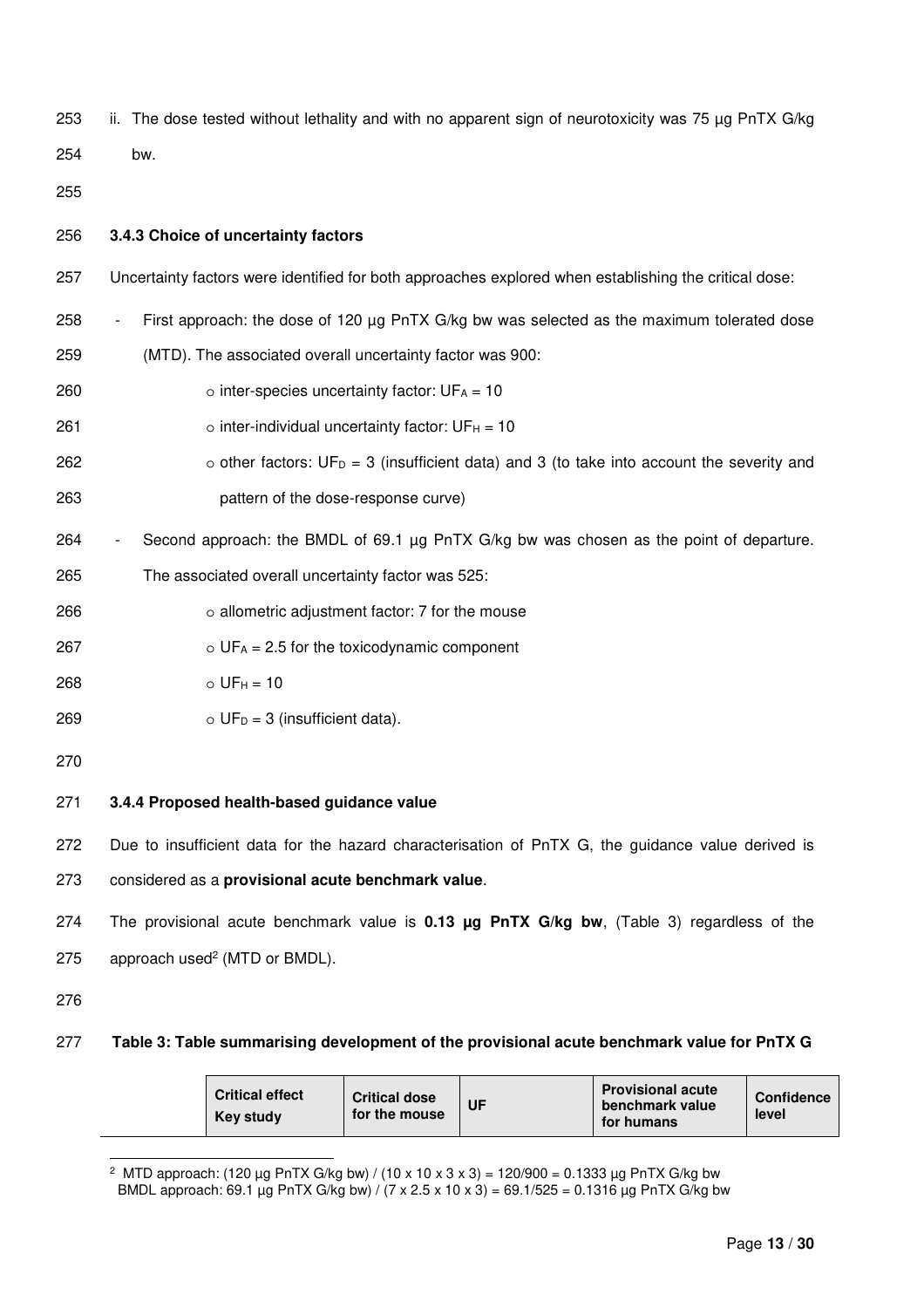| First<br>approach  | Critical effect:<br>absence of<br>mortality and<br>symptoms in mice<br>24 hours after a<br>single oral<br>administration by<br>gavage of purified<br>PnTX G<br>Key study:<br><b>ANSES-University</b><br>of Trieste-CNRS<br>report, 2014; Sosa<br>et al., 2020 | <b>Maximum</b><br>tolerated dose<br>of 120 $\mu$ g PnTX<br>G/kg bw | Total factor: 900<br>$UF_A = 10$<br>$UFH = 10$<br>$UF_D = 9$ (3 for<br>insufficient data<br>and 3 for the<br>severity and<br>pattern of the<br>dose-response<br>curve). | $0.13 \mu$ g PnTX G/kg<br>bw | Moderate |
|--------------------|---------------------------------------------------------------------------------------------------------------------------------------------------------------------------------------------------------------------------------------------------------------|--------------------------------------------------------------------|-------------------------------------------------------------------------------------------------------------------------------------------------------------------------|------------------------------|----------|
| Second<br>approach |                                                                                                                                                                                                                                                               | BMDL of 69.1<br>µg PnTX G/kg<br>bw                                 | Total factor: 525<br>Allometric<br>adjustment: 7 for<br>the mouse<br>$UF_A = 2.5$<br>$UF_H = 10$<br>$UF_D = 3$ for<br>insufficient data                                 | $0.13 \mu g$ PnTX G/kg<br>bw | Moderate |

### 279 **3.4.5 Proposed maximum tolerable concentration of PnTX G in shellfish**

280 Based on the provisional acute benchmark value of 0.13 µg PnTX G/kg bw, a default serving size of 281 400 g of shellfish (EFSA 2010b) and a default body weight of 70 kg, the concentration not to be 282 exceeded in shellfish would be **23 µg PnTX G/kg of total meat**.

283

### 284 **3.4.6 Confidence level**

285 An overall confidence level **moderate** was assigned to the provisional acute benchmark value based 286 on the following criteria:

287 - Level of confidence in the type and quality of the body of data: **Low**

288 The literature review revealed that there were few data on the acute oral toxicity of purified PnTXs and 289 none on repeated administration. In fact, only two acute oral toxicity studies conducted on a single 290 species (mice) and sex (females, which are considered to be more sensitive than males) have been 291 published. The lack of data in another rodent species (rats) and of knowledge on the toxicokinetics 292 and toxicodynamics of PnTXs is underlined.

293 - Level of confidence in the choice of the critical effect and the mode of action: **Moderate**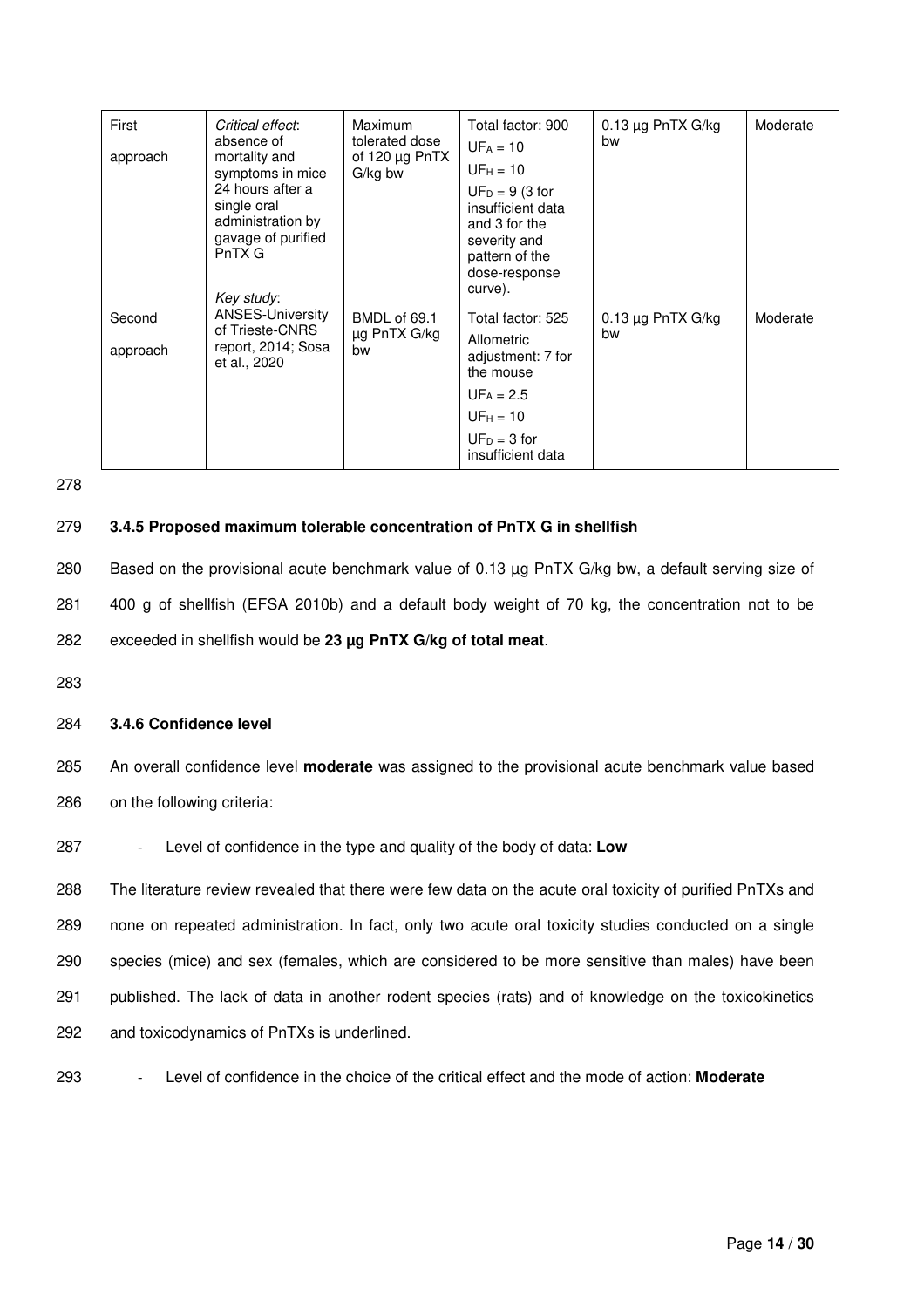294 The key study is an acute toxicity study with a single oral administration. Its objective was to study 295 mouse mortality and define a median lethal dose (LD50). Signs of neurological toxicity were also 296 observed and are consistent with the known mode of action of PnTXs.

297 We stress that it is unusual to use data on mouse mortality from single oral administration to derive a 298 health reference value. This is justified by the fact that the mouse mortality occurs rapidly and there is 299 a very small difference between a dose with no signs of toxicity and a lethal dose.

300 - Level of confidence in the choice of the key study: **Moderate/High**

301 The key study was analysed using ToxRTool and obtained a total score of 17 (out of 21), 302 corresponding to a score of 2 using the Klimisch method (reliable study with restriction).

303 - Level of confidence in the choice of the critical dose: **High**

304 Two approaches were explored for selecting the critical dose from the key study data. The first 305 approach retained a maximum tolerated dose (MTD), at which there is no mortality or signs of toxicity 306 in mice during the 24-hour observation period (which is considered sufficient because PnTXs are fast-307 acting toxins, with neurotoxic signs in mice occurring within 30 minutes of administration). The second 308 approach modelled the dose-response relationship (lethality) to calculate a BMDL.

309 This overall confidence level may be reassessed when new acute oral toxicity data become available 310 for PnTX G or other toxins produced by V. rugosum.

311

#### 312 **4. Occurrence of PnTXs in shellfish**

### 313 **4.1 Ingril lagoon**

314 As soon as PnTX G was identified in France (2011), a retrospective analysis of the samples from 2009 315 to 2012 was conducted by Ifremer, which revealed the kinetics of shellfish contamination as a function 316 of time. The maximum annual concentrations were 261, 1244, 568 and 652 μg/kg of total mussel meat 317 for 2009, 2010, 2011 and 2012 respectively (Table 4). Concentrations in mussels were higher than 318 those observed in clams, when shellfish were sampled simultaneously (Table 5).

319 To track this phenomenon and maintain monitoring for PnTXs, sampling of Ingril mussels was carried 320 out monthly between 2013 and 2017 by Ifremer. The results show that PnTX G peaks were observed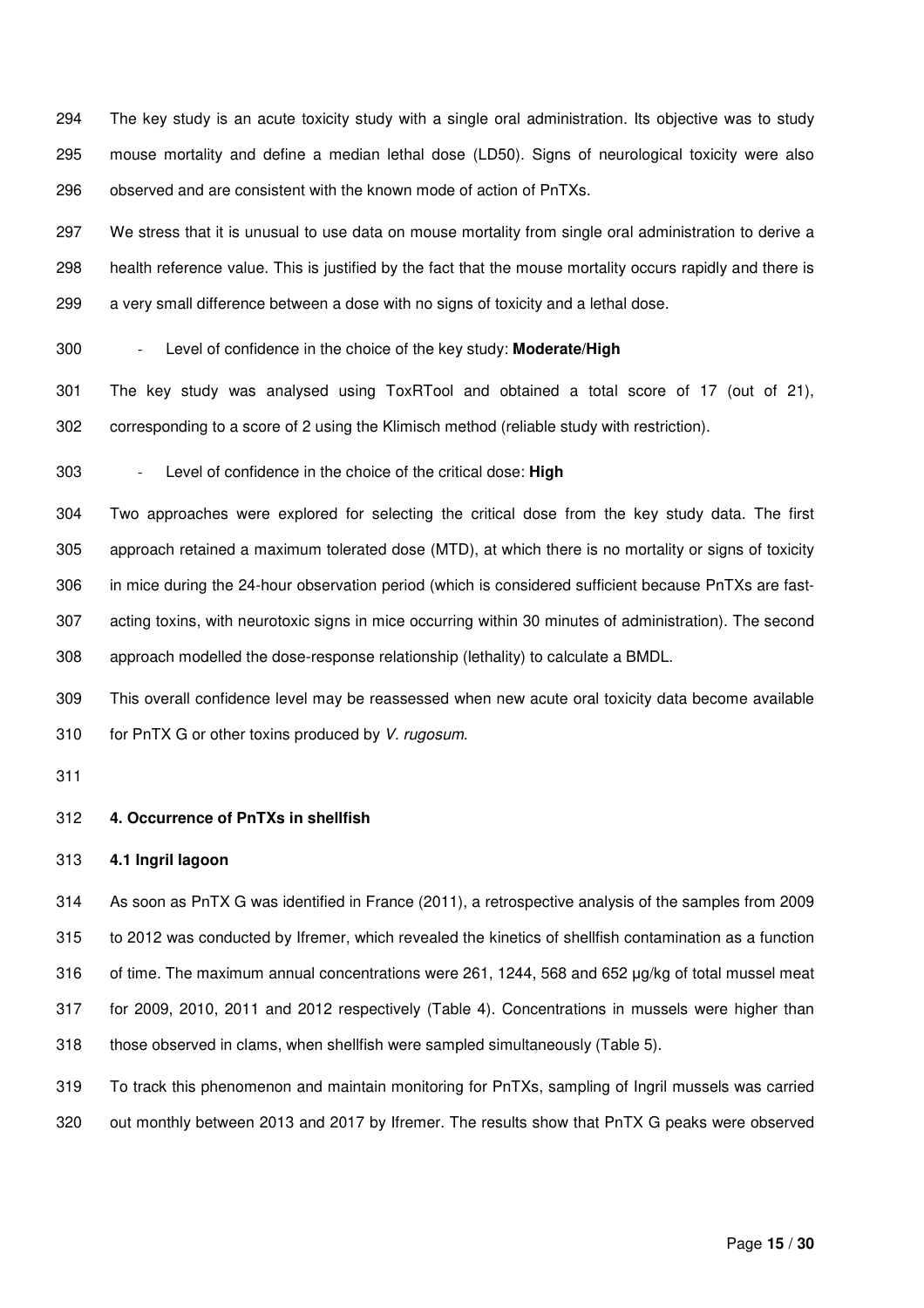321 between June and September, but the maximum values varied according to the year (887 in 2013,

322 918 in 2014, 1143 in 2015, 600 in 2016 and 640 in 2017, expressed in μg/kg of total meat).

323

- 324 **Table 4: Data on concentrations of PnTX G in mussels from Ingril lagoon from 2010 to 2017**
- 325 **(µg/kg total meat)**

| Year              | 2010 | 2011 | 2012 | 2013 | 2014 | 2015 | 2016 | 2017 |
|-------------------|------|------|------|------|------|------|------|------|
| Number of samples | 30   | 32   | 24   | 12   | 27   | 2    | 13   | 10   |
| Min               | 45.4 | 36.6 | 11.0 | 49.5 | 22.6 | 572  | 44.0 | 52.9 |
| Max               | 1244 | 568  | 652  | 887  | 918  | 1143 | 600  | 640  |
| Mean              | 223  | 227  | 209  | 293  | 247  | 858  | 278  | 294  |

326

# 327 **Table 5: Data on concentrations of PnTX G in mussels and clams from Ingril lagoon from 2010**

328 **to 2012 (µg/kg total meat)** 

|                   | <b>Mussels</b> | <b>Clams</b> |
|-------------------|----------------|--------------|
| Number of samples | 86             | 20           |
| Min               | 11.0           | 13.6         |
| Max               | 1244           | 95.3         |
| Mean              | 217            | 28.1         |

329

# 330 **4.2 Other Mediterranean lagoons**

331 In addition to the monitoring carried out in the Ingril lagoon, screening for PnTX G in wild mussel 332 samples took place the same week in four other Mediterranean lagoons in 2013 (Table 6). Maximum 333 levels of PnTX G increased in the following order: Parc Leucate (11 μg/kg of total meat) > Thau (15 334 μg/kg) > Le Prevost (54 μg/kg) > Vic (89 μg/kg) > Ingril (887 μg/kg).

335

# 336 **Table 6: Data on concentrations of PnTX G in mussels from several Mediterranean lagoons in**

337 **2013 (µg/kg total meat)** 

|                   | <b>Parc Leucate</b> | <b>Thau</b> | Le Prévost | <b>Vic</b> | Ingril |
|-------------------|---------------------|-------------|------------|------------|--------|
| Number of samples | 12                  |             | 12         |            | 12     |
| Min               | 0.68                | .4          | 11.8       | 12.3       | 49.5   |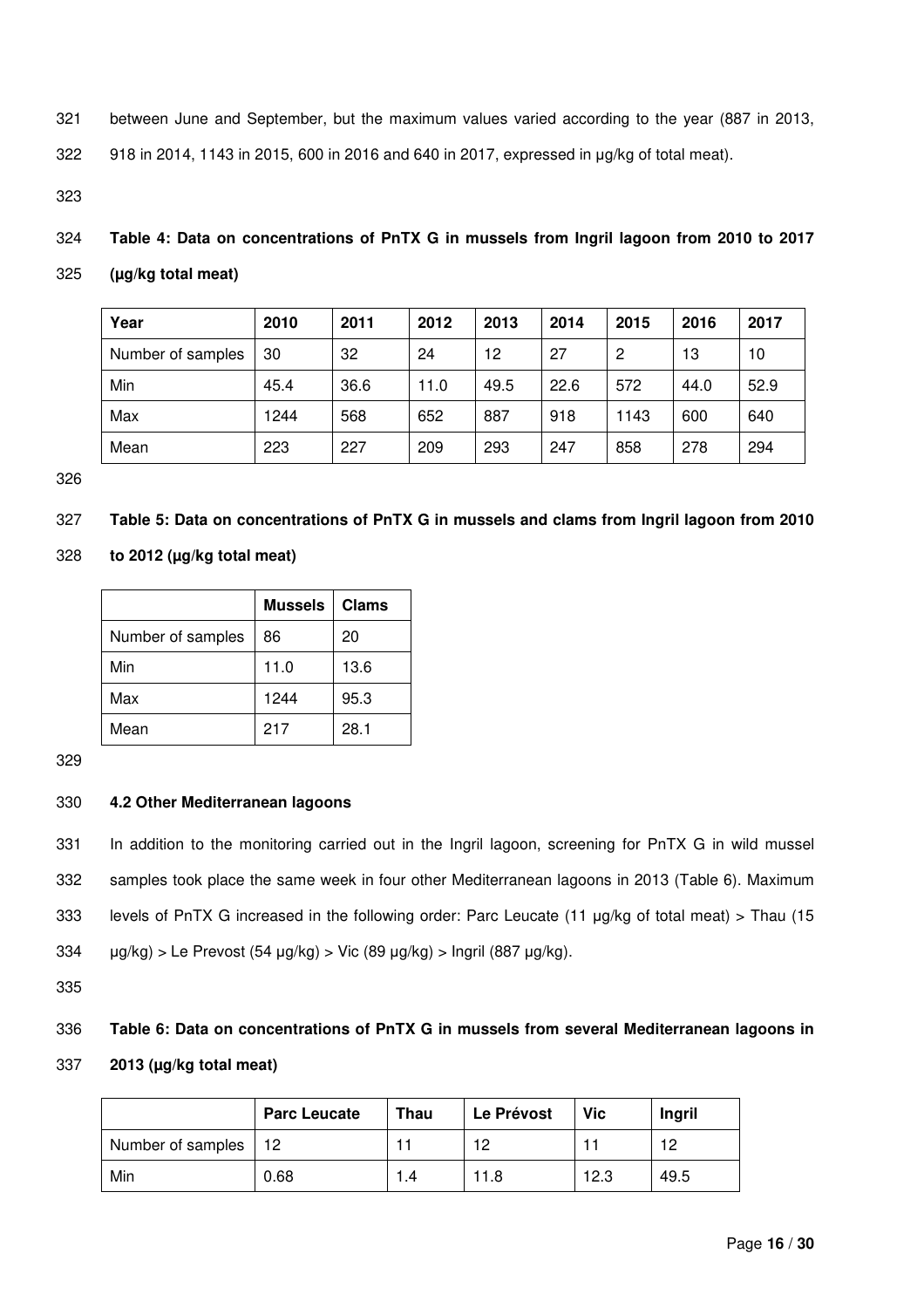| Max  | $\sim$ $\rightarrow$<br>ν. | Δ<br>T. 1 | 53.9 | 89.0 | 887 |
|------|----------------------------|-----------|------|------|-----|
| Mean | 0.4                        | 0.0       | 26.2 | 48.4 | 293 |

### 339 **4.3 Atlantic and Corsican coasts**

340 In France, the EMERGTOX scheme for monitoring the emergence of marine biotoxins in shellfish was 341 set up by the DGAL to complement national surveillance schemes for regulated toxins (REPHYTOX, 342 the DGAL's surveillance plan). Its purpose is to bring to light any possible hazard associated with the 343 presence in shellfish of known regulated and unregulated lipophilic toxins, either identified in France or 344 that could be introduced into France via ballast water or commercial trade between countries.

345 Since 2018, this scheme enables the targeted analysis by chemical methods of PnTXs in mussels and 346 oysters from eleven areas located all along the French metropolitain coasts. During this first year of 347 monitoring, three of these areas (Ingril, Le Scoré in Brittany and the Diana lagoon in Corsica) were 348 affected by the presence of PnTXs, mainly PnTX G and to a lesser degree PnTX A (only in Ingril). Of 349 the three affected areas, the Ingril lagoon remains the most heavily contaminated area (with 350 concentrations detected every month, varying from 40 to 2614 μg PnTX G/kg of digestive gland). The 351 levels found at Le Scoré and Diana were low (maximum around 10 μg PnTX G/kg of digestive gland). 352 The concentrations of PnTX A detected at Ingril ranged from 6 to 32 μg/kg of digestive gland.

353 We believe it is important to point out that the presence of PnTXs in France is not limited to 354 Mediterranean lagoons. Given that global warming is making ecophysiological conditions more 355 favourable to the development of V. rugosum, vigilance should be maintained along the Atlantic coast, 356 since the detection of PnTXs in mussels from Brittany points out the presence of the dinoflagellate 357 producer also in these waters.

358

### 359 **4.4 Outside France**

360 The literature review concluded that very limited data on PnTX levels in shellfish from Northern and 361 Southern Europe, Canada and New Zealand have been published. Among the eight studies reviewed 362 (MacKenzie et al., 2011; Rundberget, et al., 2011; McCarron et al., 2012 ; McNabb et al., 2012; 363 Garcia-Altares et al., 2014; Rambla Alegre et al., 2018; Lamas et al., 2019; Otero et al., 2019), the 364 highest reported levels of PnTX G in mussels were 115 µg/kg in Norway (Rundberget et al., 2011), 83 365 µg/kg in Canada (McCarron et al., 2012) and 59 µg/kg in Spain (Garcia-Altares et al., 2014). These 366 levels are lower than the annual maximum levels reported in France in the Ingril lagoon (between 261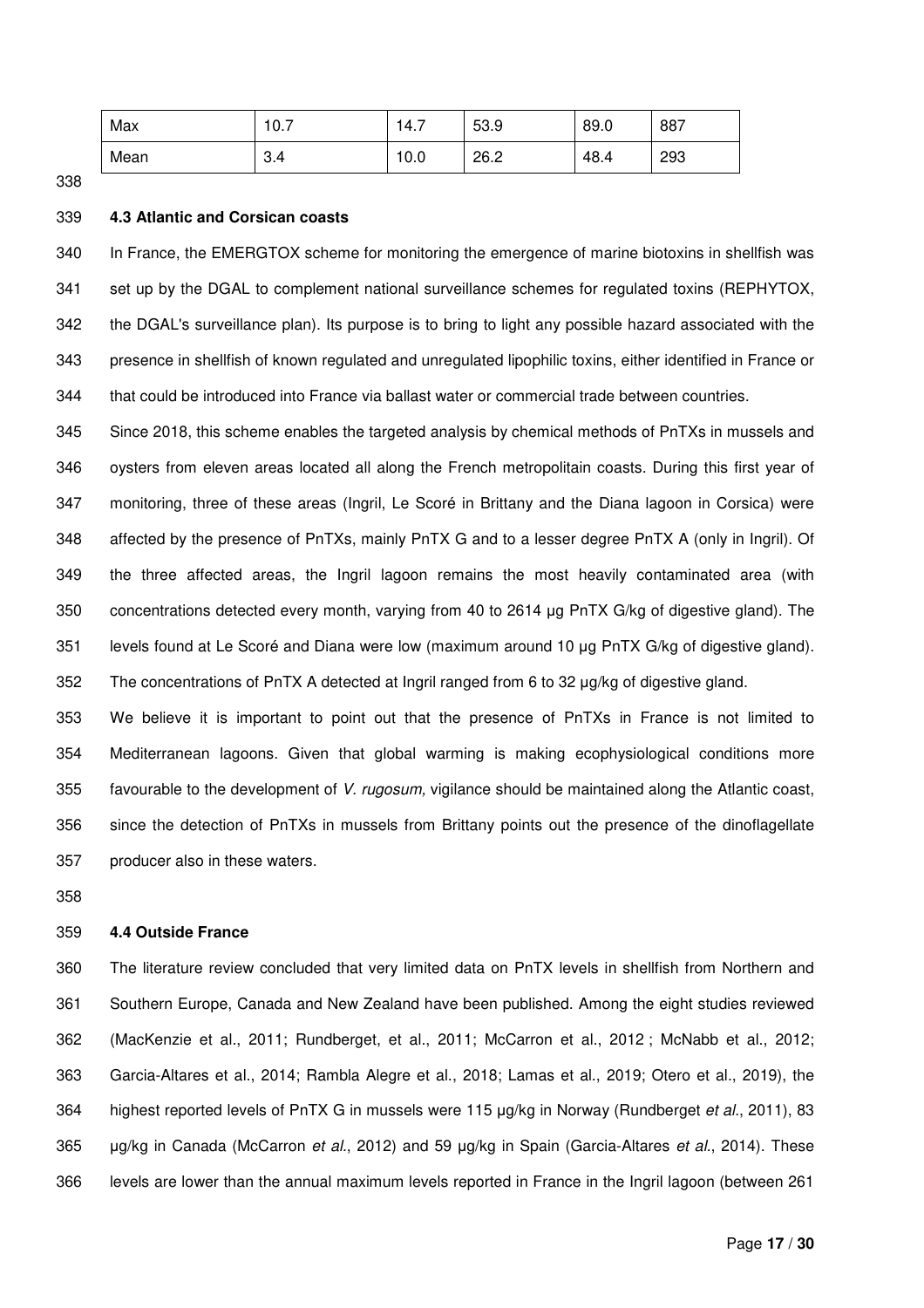367 and 1244 µg/kg, depending on the year). It should be noted that the study by Rambla-Alegre et al. 368 (2018) reported the persistence of PnTX G in samples of canned mussels (up to 12 μg/kg).

369 Lastly, ANSES sent a questionnaire to the European Food Safety Authority (EFSA) network of focal 370 points on 15 February 2018, to which 16 Member States replied. At the time of the request, none of 371 the responding health agencies had conducted a health risk assessment for PnTXs. Some 372 respondents provided contamination data in shellfish from their country. Most of the data were already 373 published in a scientific journal and had been identified in our literature search. Some unpolished data 374 were also provided but without information about the performance of the analytical method used.

375 In conclusion, the concentrations of PnTX G measured in mussels from Ingril are the highest reported 376 in the world to date.

377

### 378 **5 Dietary exposure**

379

### 380 **5.1. Food consumption data**

381 A consumption survey on seafood products in France (CONSOMER) was conducted in 2016-2017 as 382 part of a research agreement between ANSES and CREDOC (2015-CRD-25). The aim of the survey 383 was to assess seafood consumption by an adult population (over 18 years of age) living in coastal 384 areas and with access to local sources of supply. The database includes answers from 2481 adults. 385 Only data for the Mediterranean population were used in the present work, including 821 adults (Table 386 7).

387

388 **Table 7: Consumption data of mussels and clams from CONSOMER survey (Mediterranean**  389 **population only), daily portion size.** 

|         | <b>Number of consumers</b> | Mean amount in g/day | P95 in g/day |
|---------|----------------------------|----------------------|--------------|
| Mussels | 582                        | 91.2                 | 200          |
| Clams   | 40                         | 19.8                 | 40           |

390

### 391 **5.2 Contamination data**

392 Data on concentrations of PnTX G in mussels and clams from several Mediterranean lagoons from 393 2010 to 2017 were provided to ANSES by Ifremer (Table 8). Three scenarios were selected, 394 depending on the site where the shellfish were sampled: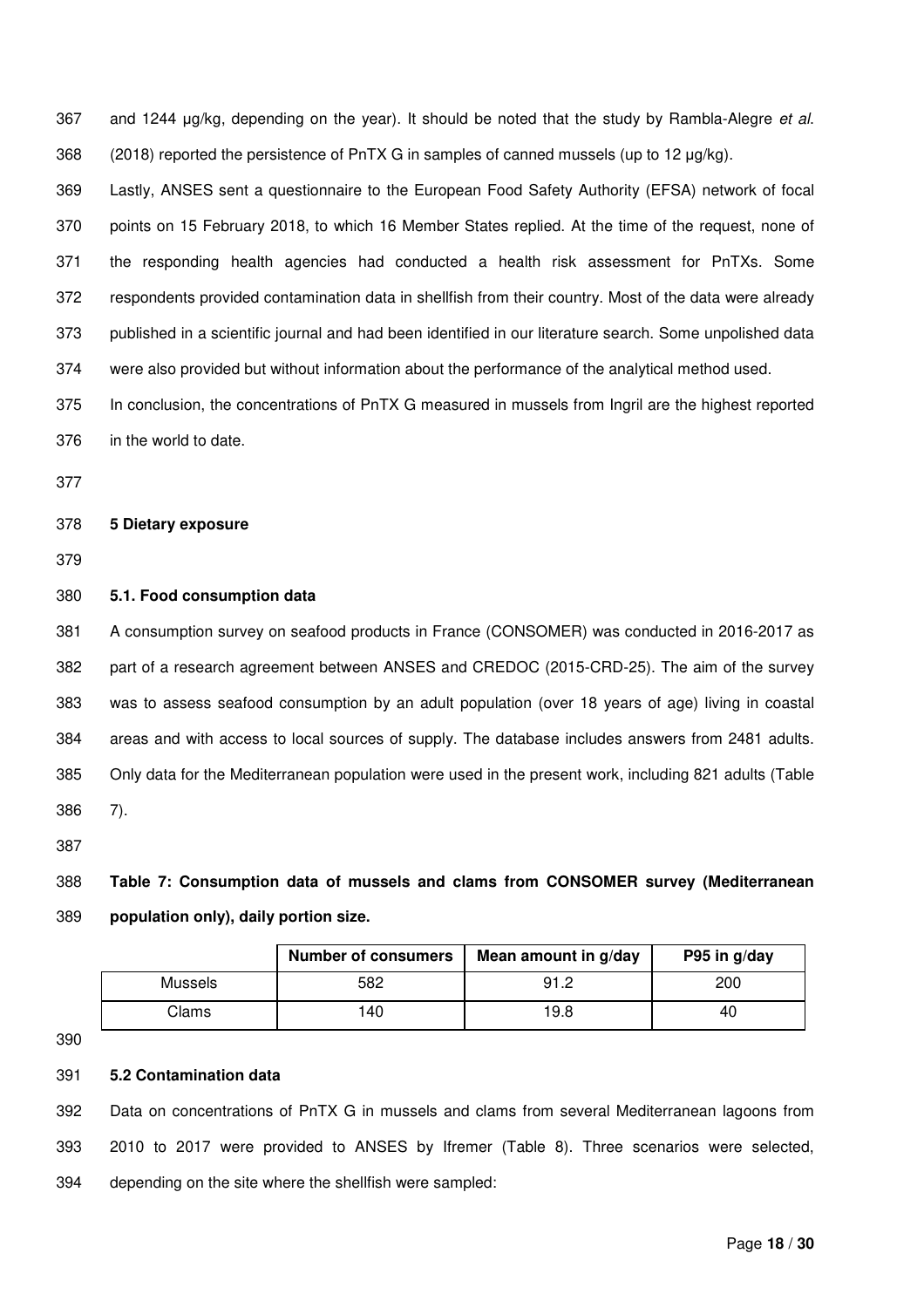395 - **"All lagoons" scenario**: contamination data of all mussels on the one hand and all clams on the

396 other (from all the lagoons studied);

397 - **"Ingril" scenario**: contamination data ONLY from the Ingril lagoon, for mussels on the one hand and

398 clams on the other;

- 399 **"Except Ingril" scenario**: contamination data from all lagoons (Vic, le Prévost, Parc Leucate and
- 400 Thau) except "Ingril", for mussels only (no clams sampled in other lagoons).
- 401
- 402
- 403
- 404
- 405

# 406 **Table 8: Concentrations of PnTX G in mussels and clams from several Mediterranean lagoons**

407 **from 2010 to 2017** 

|                | <b>Number of samples</b> | Concentration of PnTX G (µg/kg total meat) |            |  |  |
|----------------|--------------------------|--------------------------------------------|------------|--|--|
|                | of mussels               | <b>Mean</b>                                | <b>P95</b> |  |  |
| All lagoons    | 196                      | 196                                        | 633        |  |  |
| Ingril         | 150                      | 249                                        | 712        |  |  |
| Except Ingril* | 46                       | 21.7                                       | 60.3       |  |  |
|                | <b>Number of samples</b> | Concentration of PnTX G (µg/kg total meat) |            |  |  |
|                | of clams                 | <b>Mean</b>                                | <b>P95</b> |  |  |
| All lagoons    | 20                       | 28.1                                       | 57         |  |  |
| Ingril         | 20                       | 28.1                                       | 57         |  |  |
|                |                          |                                            |            |  |  |

408 \* Number of samples of mussels in other lagoons than Ingril are described in Table 6.

409

413

# 410 **5.3. Method to calculate exposure**

411 From the individual consumption data and the contamination data, exposure was calculated according

412 to the following equation:

$$
E_i = \sum_{k=1}^{n} \frac{C_{i,k} \times L_k}{BW_i}
$$

414 where:

415 -  $E_i$  is the total daily exposure of individual i associated with the consumption of food k ( $\mu$ g/kg of body

- 416 weight/day);
- 417  $C_{i,k}$  is the consumption of food k by individual i (kg/d) (serving size for acute exposure);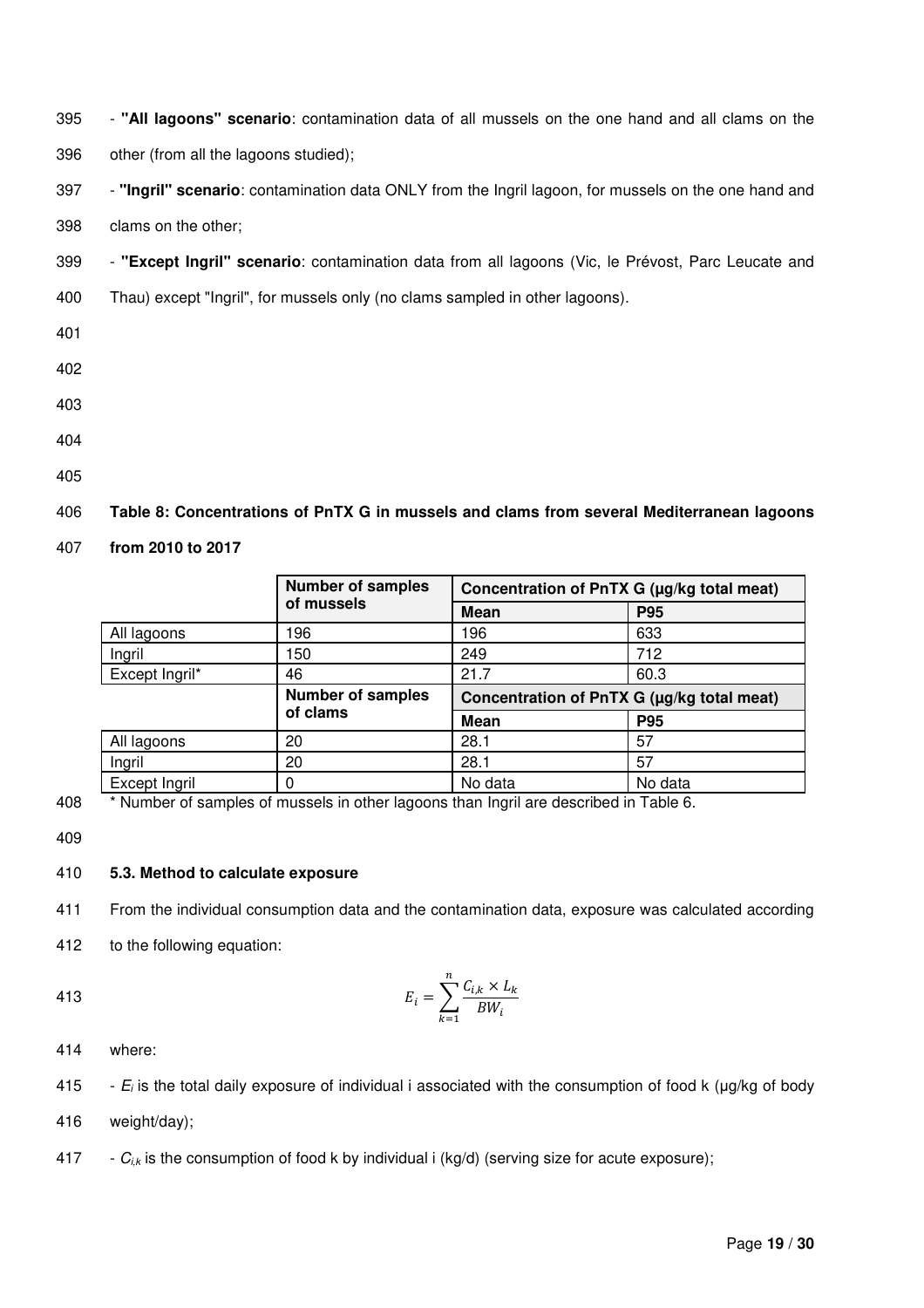418 - L<sub>k</sub> is the PnTX G contamination of food k ( $\mu$ g/kg of fresh weight) (95<sup>th</sup> percentile for acute exposure);

419 - BW; is the body weight of individual i (kg).

420

### 421 **6 Risk characterisation**

422 **6.1 Results** 

423 A comparison of acute exposure estimates was made with the provisional acute benchmark value of 424 0.13 µg PnTX G/kg of body weight. A percentage of the population exceeding this value was 425 calculated, firstly in the total population and secondly for consumers of mussels and clams only (Table 426 9).

- 427
- 428

# 429 **Table 9: Acute exposure associated with consumption of mussels and clams (CONSOMER,**

### 430 **Mediterranean area) for adults (in µg PnTX G/kg bw)**

|                                      | <b>Total population</b><br>(Mediterranean area) |       |        | <b>Consumers only</b><br>(Mediterranean area) |       |            | <b>Provisional acute benchmark</b><br>value (PABV) exceeded |       |  |
|--------------------------------------|-------------------------------------------------|-------|--------|-----------------------------------------------|-------|------------|-------------------------------------------------------------|-------|--|
|                                      | P95_pop<br>Ave_pop<br>n                         |       | n cons | P95 cons<br>Ave cons                          |       | $%$ > PABV | $%$ > PABV cons                                             |       |  |
| All lagoons                          | 821                                             | 0.590 | .572   | 591                                           | 0.816 | .733       | 71                                                          | 100   |  |
| Ingril                               | 821                                             | 0.663 | .767   | 591                                           | 0.917 | 946. ا     | 71                                                          | 100   |  |
| Except Ingril<br>(mussels)<br>only*) | 82                                              | 0.056 | 0.149  | 582                                           | 0.079 | 0.167      | 7.3                                                         | 10.23 |  |

- 431 \* analyses of clams were only carried out for the Ingril lagoon
- 432 n: number of adult individuals in the population monitored during the survey (this population includes consumers
- 433 and non-consumers of mussels and clams from the first column)
- 434 Ave pop: average exposure in the population (whether consumers or not) ( $\mu$ g/kg bw)
- 435 P95 pop: exposure to the 95<sup>th</sup> percentile calculated in the population ( $\mu q/kg$  bw/d)
- 436 n\_cons: number of adult individuals consuming mussels and clams from the first column (consumers only)
- 437 Ave cons: average exposure in the consumer population only ( $\mu$ g/kg bw/day)
- 438 P95 cons: exposure to the 95<sup>th</sup> percentile calculated in the consumer population only (µg/kg bw/day)
- 439 % > PABV: percentage of the general population exceeding the provisional acute benchmark value of 0.13 µg/kg
- 440 bw
- 441 % > PABV cons: percentage of consumer population only exceeding the provisional acute benchmark value of
- 442 0.13 µg/kg bw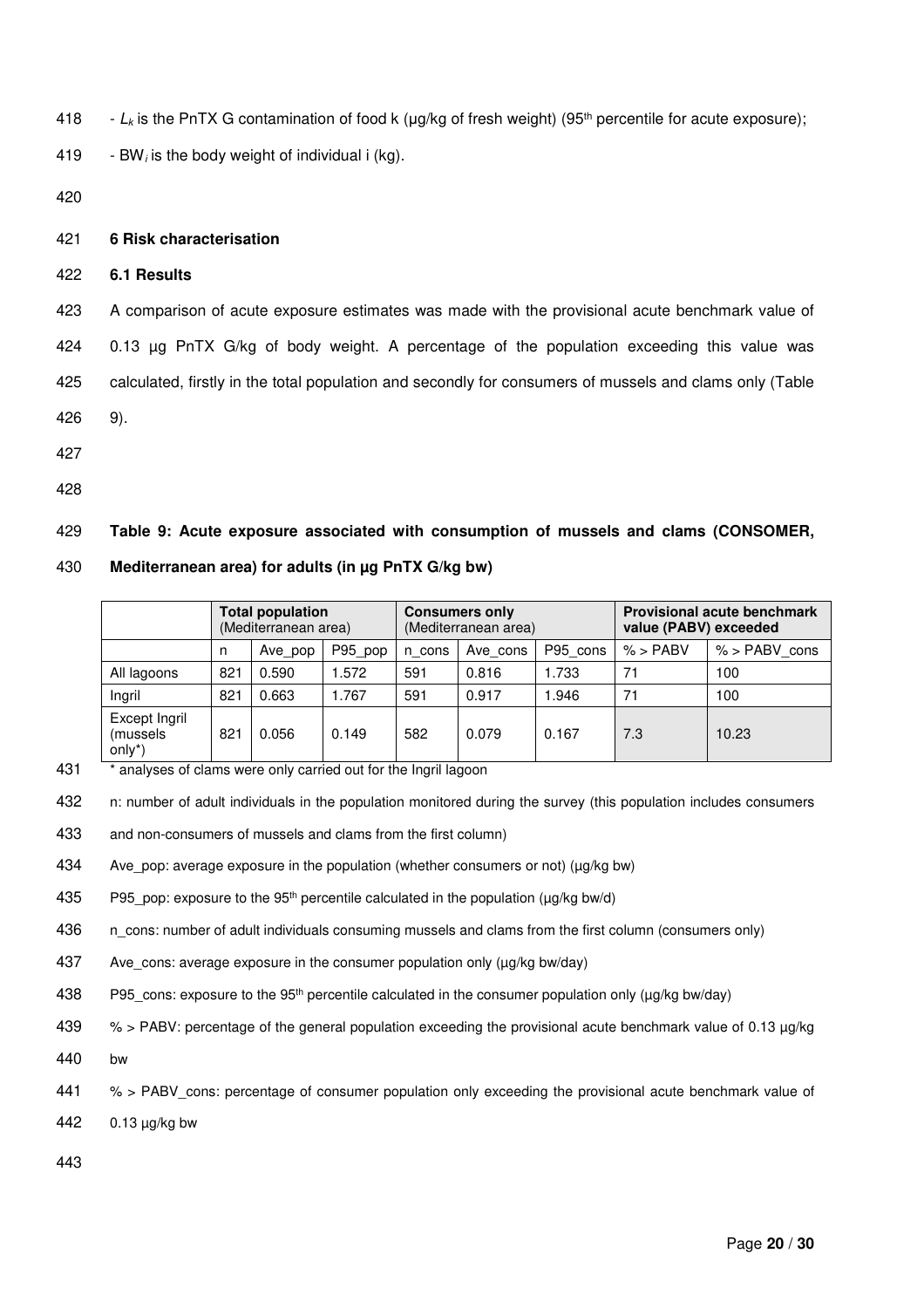444 These results show that in the tested scenarios including the contamination data from the Ingril lagoon 445 the provisional acute benchmark value would be exceeded in 71% of adults according to the 446 consumption data from the CONSOMER study for the Mediterranean area (in the scenario including 447 non-consumers of mussels and clams). If only individuals consuming mussels and clams are 448 considered, this proportion increases to 100%. In the tested scenario excluding the contamination data 449 from the Ingril lagoon, the provisional acute benchmark value would be exceeded in 7% of the total 450 Mediterranean population and in 10% of the population of consumers.

### 451 **6.2 Conclusion in terms of health concern**

452 Considering the percentage of the French population for which the provisional acute benchmark value 453 would be exceeded in the "Except Ingril" scenario, there may be a health concern related to the 454 consumption of shellfish contaminated with PnTXs from these Mediterranean lagoons. Estimates were 455 not made for the other French sites where PnTXs were detected in mussels (Le Scoré, Diana) 456 because the contamination was measured only in the digestive glands, and the distribution of PnTXs 457 between the digestive gland and the total meat is not known.

#### 458 **7. Recommendations for surveillance**

#### 459 **7.1 Environmental surveillance**

460 Several studies on the ecology of the dinoflagellate V. rugosum have been carried out in vitro and in 461 situ. However, its origin and the determinism of its blooms in natural environments remain to be 462 elucidated. While the contamination of molluscs by PnTXs in some areas is undeniable, it remains 463 difficult to establish the relationship with V. rugosum blooms as the observation of the pelagic phase in 464 the water column is challenging. Official surveillance of shellfish production areas based on the 465 identification and counting of toxic phytoplanktonic species in the water column is therefore ill-suited to 466 this species.

467 Several monitoring options can be proposed:

468 1) Regarding dinoflagellate surveillance, monitoring of the benthic population of this organism in 469 risk areas is recommended. It is essential to sample the macroalgae present in the area, in 470 order to collect V. rugosum cells. The protocol set up for "Ostreopsis" monitoring and tested in 471 the study by Abadie et al. (2018) shows that such methodology is adequate.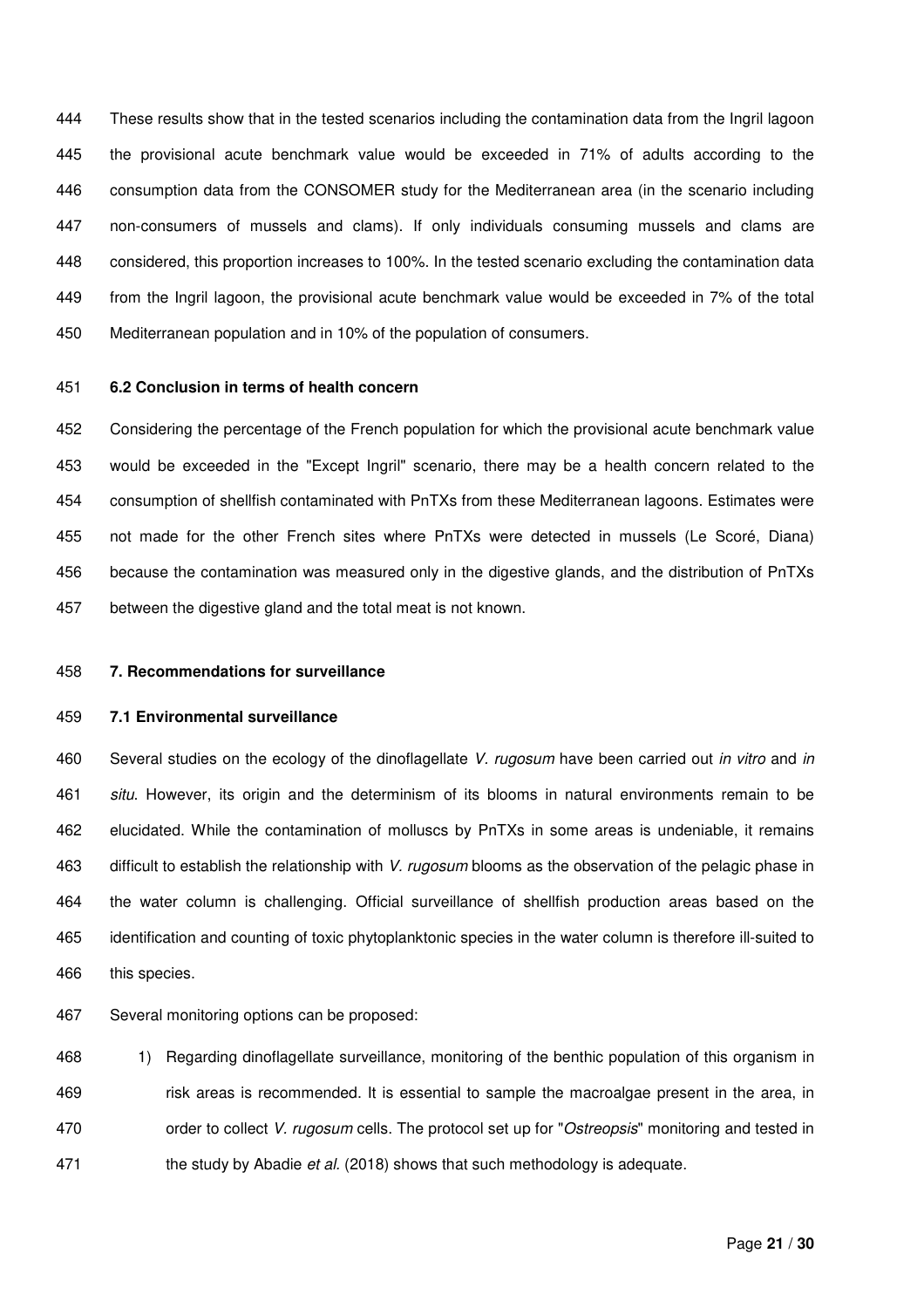472 2) Alongside the monitoring of V. rugosum, more systematic surveillance of the presence of 473 PnTX A and G toxins in molluscs should be considered. The extraction protocol for PnTXs is 474 identical to the one used for official monitoring of lipophilic toxins in the French shellfish 475 production areas (REPHYTOX). Although an additional step for LC-MS/MS analysis is 476 required, the cost remains moderate. A systematic screening for PnTXs in total meat could be 477 added to the REPHYTOX analyses of lipophilic toxins, and not only on samples taken for the 478 EMERGTOX scheme, that focuses only on the digestive gland.

479 Such proposal will enable estimating and monitoring the presence of PnTXs in bivalve 480 molluscs in national production areas.

481

### 482 **7.2 Health monitoring, reporting and procedures**

483 To carry on with this issue, ANSES is working on raising awareness among health professionals of the 484 potential neurological symptoms that could be associated with PnTXs poisoning in humans (Delcourt 485 at al., 2019). An epidemiological study is currently underway with the objective to identify potential 486 human cases related to shellfish consumption and PnTX exposure in France.

487

### 488 **8. Conclusion**

489 This work points out that, in case of high consumption and/or high contamination, the provisional acute 490 benchmark value for PnTX G could be exceeded, suggesting a health concern related to the 491 consumption of shellfish contaminated with PnTXs from Mediterranean lagoons, and particularly from 492 the Ingril area. There is currently no shellfish production intended for sale from Ingril area. 493 Nevertheless, ANSES highlighted the need to avoid all consumption of shellfish from this area. 494 ANSES recommends that PnTXs should be taken into account in the French official monitoring of 495 shellfish production areas.

496 The risk assessment underlying this conclusion is based on a worst-case scenario for estimating 497 exposure to PnTX G, using the 95th percentile of shellfish contamination. A more realistic risk 498 assessment could be conducted using a probabilistic approach (taking into account the distribution of 499 all the data, on both contamination and consumption), which would require the acquisition of more 500 contamination data in shellfish, particularly oysters (Anses, 2019).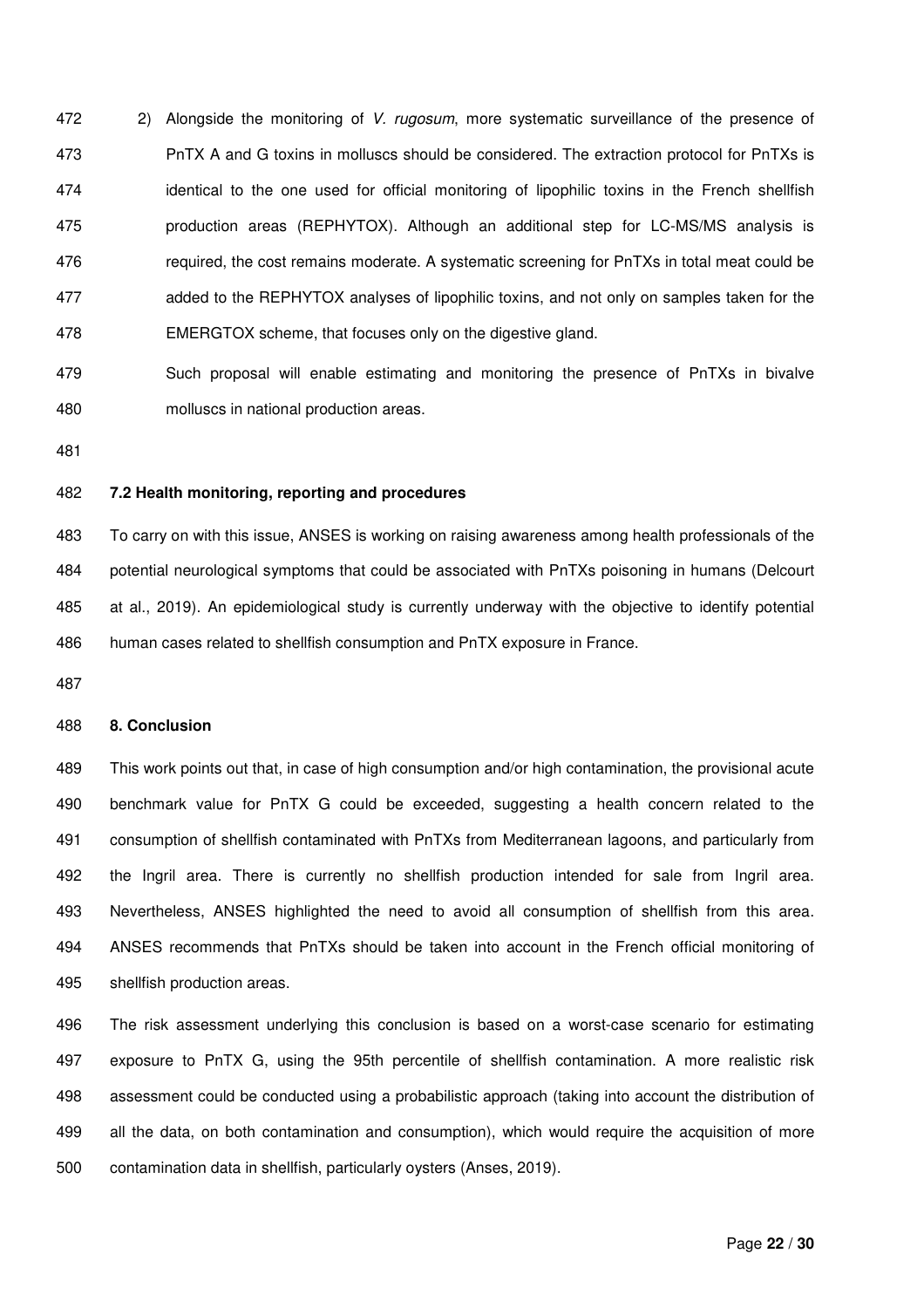### 502 **9. Data gaps**

503 ANSES recommends undertaking research to estimate more accurately the exposure of shellfish 504 consumers. More data on shellfish contamination by PnTXs are needed, including other species than 505 mussels and clams. More research is also needed to better characterize the oral toxicity of toxins 506 produced by V. rugosum. As portimine is produced in large quantities by Mediterranean strains of 507 Vulcanodinium rugosum, this toxin should be also considered. This toxin only seems to accumulate at 508 very low levels in shellfish. Additional data are required to confirm its low accumulation in shellfish. 509 Although less toxic than PnTXs in mice by the intraperitoneal route, the toxicological data for portimine 510 are limited and investigation should be carried on. Three of the identified PtTXs (A to C) are structural 511 analogues belonging to the PnTX group but, due to the lack of data available in the literature, they 512 could not be taken into account in this risk assessment. More toxicity and contamination studies are 513 needed.

514 An extensive acute oral toxicity study on PnTX G in rodents is needed (including description of clinical 515 symptoms, assessment of biological, hematological and anatomopathological parameters as in the 516 repeated dose studies, for a range of doses close to the maximum tolerated dose in the 2014 ANSES-517 University of Trieste-CNRS report study/Sosa et al., 2020) , with a 14-day observation period.

518 A 28-day repeated oral administration study (OECD guideline 407) or even a 90-day study (OECD 519 guideline 408) should be conducted. Given the data currently available, the effects on the central and 520 peripheral nervous system as well as on the cardiovascular system should be investigated. 521 Conducting a neurotoxicity study according to OECD guideline 424 is recommended.Preliminary 522 results on in ovo exposure of chickens (Couesnon et al., 2014; unpublished results) suggest that 523 PnTXs could affect embryonal growth. Therefore, the effects of PnTXs on offspring should be 524 investigated, according to the OECD guideline 422.

525

526 Funding: This research did not receive any specific grant from funding agencies in the public, 527 commercial, or not-for-profit sectors.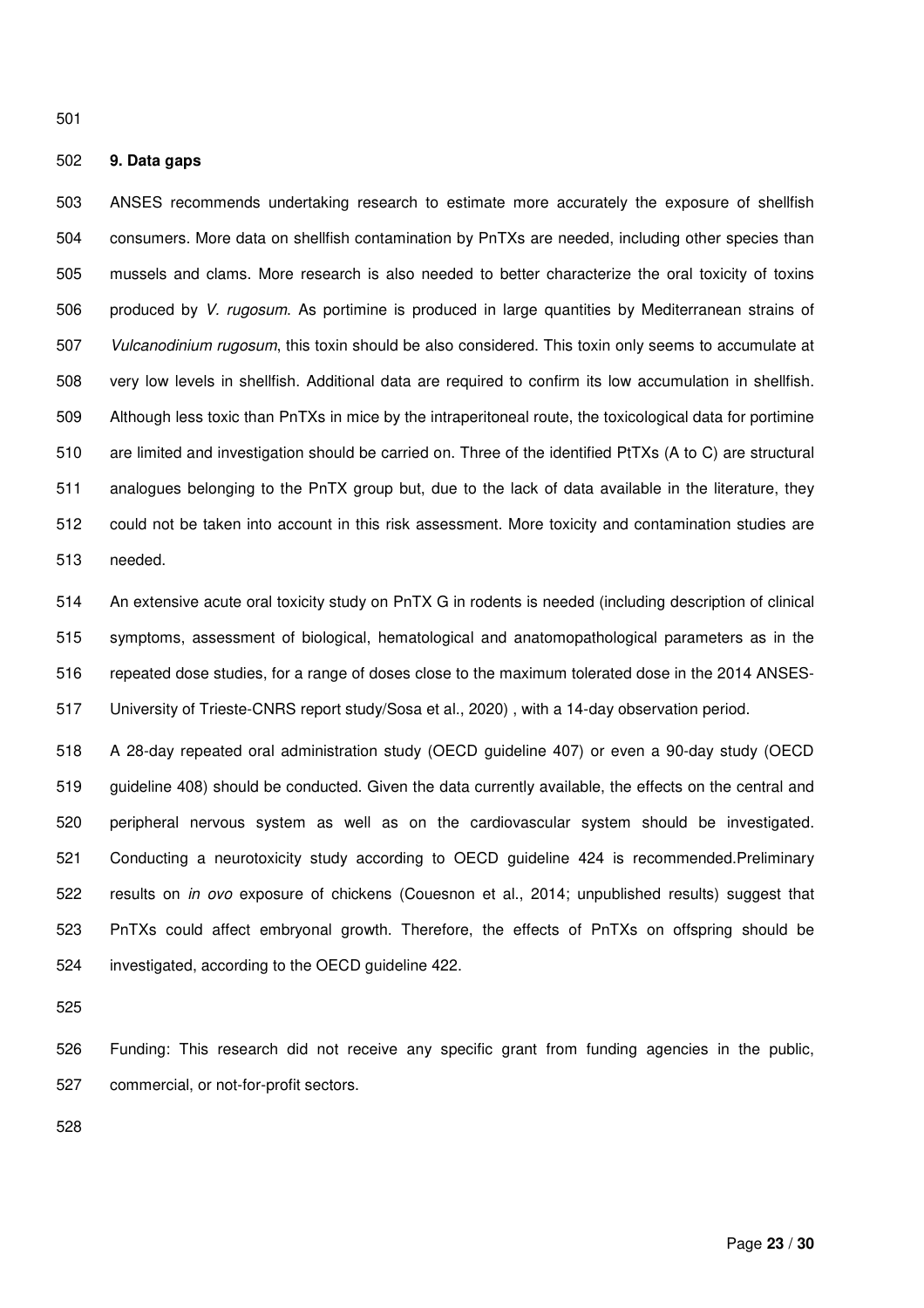529 Conflicts of Interest: The authors declare no conflict of interest. The authors' declarations of interests 530 are made public via the ANSES website (www.anses.fr).

531

### 532 **References**

- 533 Abadie, E., A. Muguet, T. Berteaux, N. Chomerat, P. Hess, E. Roque D'OrbCastel, E. Masseret, M.
- 534 Laabir, 2016. Toxin and Growth Responses of the Neurotoxic Dinoflagellate Vulcanodinium

535 rugosum to Varying Temperature and Salinity. Toxins 8(5). doi: 10.3390/toxins8050136.

536

537 Abadie, E., C. Chiantella, A. Crottier, L. Rhodes, E. Masseret, T. Berteaux, M. Laabir, 2018. What are 538 the main environmental factors driving the development of the neurotoxic dinoflagellate Vulcanodinium 539 rugosum in a Mediterranean ecosystem (Ingril lagoon, France)? Harmful Algae 75:75-86.

540 doi:10.1016/j.hal.2018.03.012.

541

542 Al Muftah, A., A.I. Selwood, A.J. Foss, H.M. Al-Jabri, M. Potts, M. Yilmaz, 2016. Algal toxins and 543 producers in the marine waters of Qatar, Arabian Gulf. Toxicon 122:54-66.

544

545 Anses (Agence nationale de sécurité sanitaire de l'alimentation, de l'environnement et du travail), 546 2017.

547 Valeurs toxicologiques de référence. Guide d'élaboration de l'Anses (only in French).

548 https://www.anses.fr/fr/system/files/SUBSTANCES2017SA0016Ra.pdf

549

550 Anses (Agence nationale de sécurité sanitaire de l'alimentation, de l'environnement et du travail), 551 2019. Risques liés aux pinnatoxines dans les coquillages. Avis de l'Anses et Rapport d'expertise 552 collective, Mars 2019 - Édition scientifique, 136 p, 553 https://www.anses.fr/fr/system/files/ERCA2016SA0013Ra.pdf (full report only in French).

554

555 Anses-Université de Trieste-CNRS, 2014. Pinnatoxines en lien avec l'espèce Vulcanodinium rugosum 556 (II) Partie 2 : Etudes sur la toxicité des pinnatoxines et d'extraits de Vulcanodinium rugosum, 72p.

557 https://archimer.ifremer.fr/doc/00285/39635/38127.pdf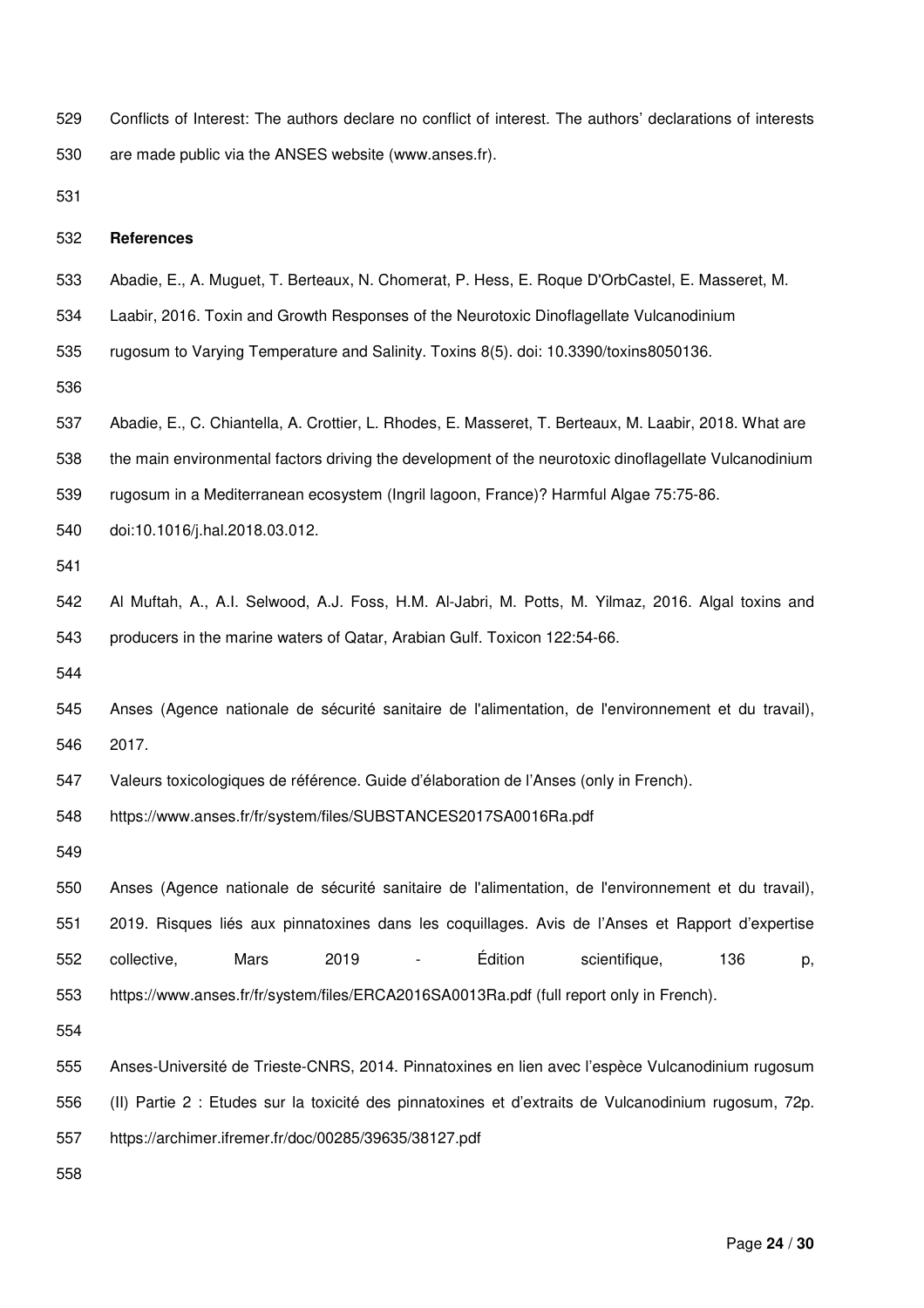- 559 Araoz, R., D. Servent, J. Molgó, B.I. Iorga, C. Fruchart-Gaillard, E. Benoit, Z. Gu, C. Stivala. A. 560 Zakarian. 2011, Total synthesis of pinnatoxins A and G and revision of the mode of action of 561 pinnatoxin A. J. Am. Chem. Soc. 133:10499-10511.
- 562
- 563 Benoit, E., A. Couesnon, J. Lindovsky, B.I. Iorga, R. Araoz, D. Servent, .A. Zakarian, J. Molgó. 2019. 564 Synthetic pinnatoxins A and G reversibly block mouse skeletal neuromuscular transmission In Vivo 565 and In Vitro. Mar. Drugs 17(5). pii: E306. doi: 10.3390/md17050306.
- 566 Couesnon, A., J. Lindovsky, A. Zakarian, S. Creuzet, J. Molgó, 2014. Pinnatoxins block skeletal 567 neuromuscular junction activity and affect embryo development. Toxicon 91:175-176. 568 doi:10.1016/j.toxicon.2014.08.036.
- 569
- 570 Chou, T., T. Haino, M. Kuramoto, D. Uemura, 1996. Isolation and structure of pinnatoxin D, a new 571 shellfish poison from the Okinawan bivalve Pinna muricata. Tetrahedron Letters 37(23): 4027-4030.
- 572
- 573 Delcourt, N., Lagrange, E., Abadie, E., Fessard, V., Frémy, J.-M., Vernoux, J.-P., Peyrat, M.-B., 574 Maignien, T., Arnich, N., Molgó, J., Mattei, C., 2019. Pinnatoxins' deleterious effects on cholinergic 575 networks: From experimental models to human health. Marine Drugs 17, Issue 7, Article number 425. 576
- 577 EFSA (European Food Safety Authority). 2010a. Scientific Opinion on marine biotoxins in shellfish 578 Cyclic imines (spirolides, gymnodimines, pinnatoxins and pteriatoxins). EFSA Journal 8 (6):1628. doi: 579 doi:10.2903/j.efsa.2010.1628.
- 580

581 EFSA (European Food Safety Authority). 2010b. Statement on further elaboration of the consumption 582 figure of 400 g shellfish meat on the basis of new consumption data. EFSA Journal 8 (8):1706. 583 doi:10.2903/j.efsa.2010.1706.

584

585 Garcia-Altares, M., A. Casanova, V. Bane, J. Diogene, A. Furey, P. de la Iglesia, 2014. Confirmation of 586 pinnatoxins and spirolides in shellfish and passive samplers from Catalonia (Spain) by liquid 587 chromatography coupled with triple quadrupole and high-resolution hybrid tandem mass spectrometry. 588 Mar Drugs 12 (6):3706-32. doi: 10.3390/md12063706.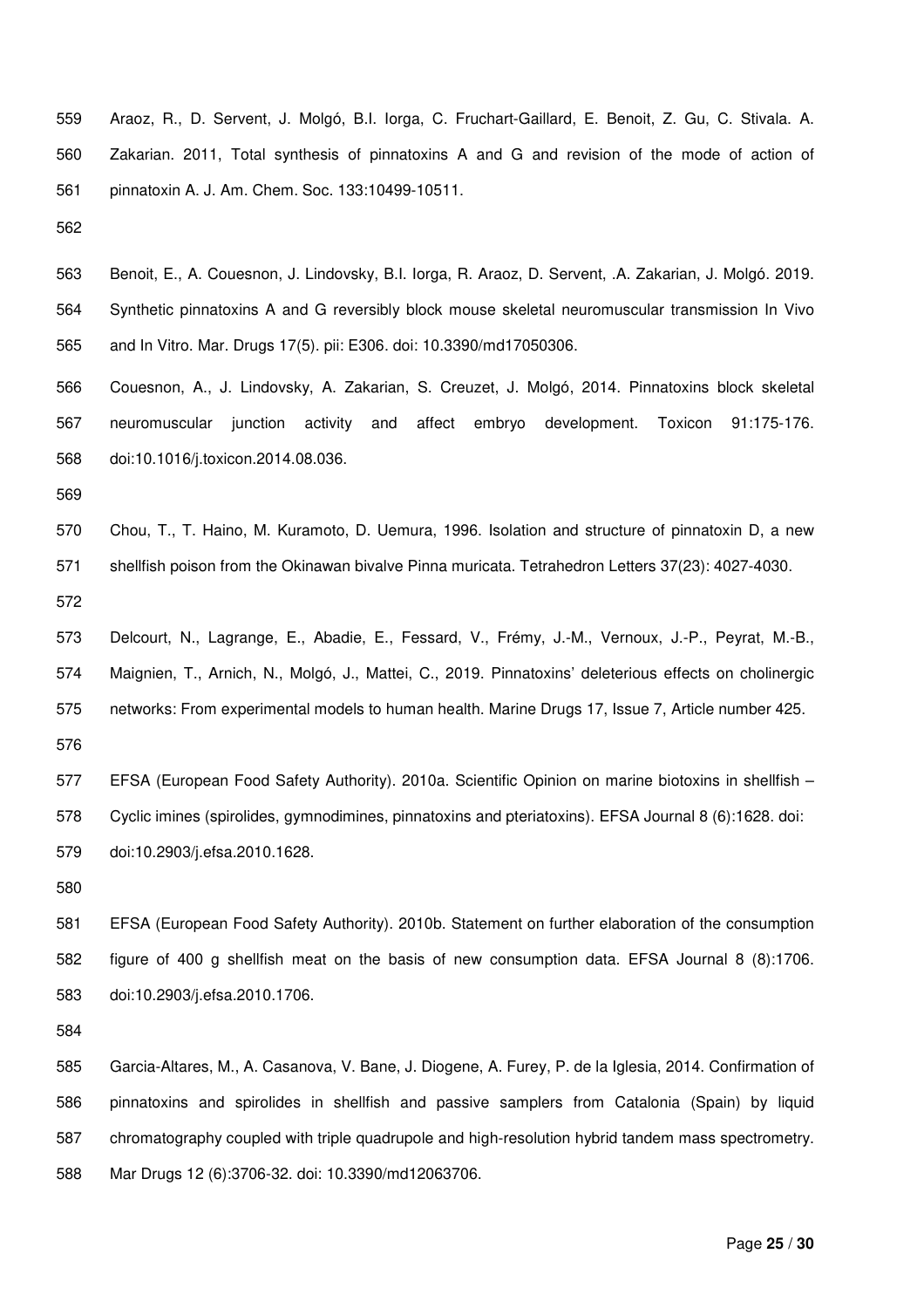- 589
- 590 Garrett, M. J., C. Puchulutegui, A. I. Selwood, J. L. Wolny. 2014. Identification of the harmful 591 dinoflagellate Vulcanodinium rugosum recovered from a ballast tank of a globally traveled ship in Port 592 Tampa Bay, Florida, USA." Harmful Algae 39:202-209. doi: 10.1016/j.hal.2014.07.014.
- 593
- 594 Hellyer, S. D., A. I. Selwood, L. Rhodes, D. S. Kerr, 2013. Neuromuscular blocking activity of 595 pinnatoxins
- 596 E, F and G. Toxicon 76:214-20. doi: 10.1016/j.toxicon.2013.10.009.
- 597
- 598 Hellyer, S.D., D. Indurthi, T. Balle, V. Runder-Varga, A.I. Selwood, J.D.Tyndall, M. Chebib, L. Rhodes,
- 599 D.S. Kerr. 2015. Pinnatoxins E, F and G target multiple nicotinic receptor subtypes. J. Neurochem. 600 135:479-91. doi: 10.1111/jnc.13245.
- 601
- 602 Hernandez-Becerril, D. U., M. C. Rodriguez-Palacio, C. Lozano-Ramirez, 2013. Morphology and life 603 stages of the potentially pinnatoxin-producing thecate dinoflagellate Vulcanodinium rugosum from the 604 tropical Mexican Pacific. Botanica Marina 56 (5-6):535-540. doi: 10.1515/bot-2013-0079.
- 605
- 606 Ifremer (Institut français de recherche pour l'exploitation de la mer). 2012. P. Hess, F. Hervé, E. 607 Abadie, V. Séchet, J. Molgó, Z. Amzil, V. Fessard. Pinnatoxines en lien avec l'espèce Vulcanodinium 608 rugosum. Référence Ifremer: 11/1219401/NYF, 09-2012 - R.RBE/EMP/PHYC 12-05, 144 p. 609 https://archimer.ifremer.fr/doc/00094/20518/18190.pdf
- 610
- 611 Klimisch, H. J., M. Andreae, U. Tillmann, 1997. A systematic approach for evaluating the quality of 612 experimental toxicological and ecotoxicological data." Regul Toxicol Pharmacol 25 (1):1-5. 613 doi:10.1006/rtph.1996.1076.
- 614
- 615 Lamas, J.P., Arévalo, F., Moroño, Á., Correa, J., Muñíz, S., Blanco, J. 2019. Detection and spatio-616 temporal distribution of pinnatoxins in shellfish from the Atlantic and Cantabrian coasts of Spain. 617 Toxins 11(6). pii: E340. doi: 10.3390/toxins11060340.
- 618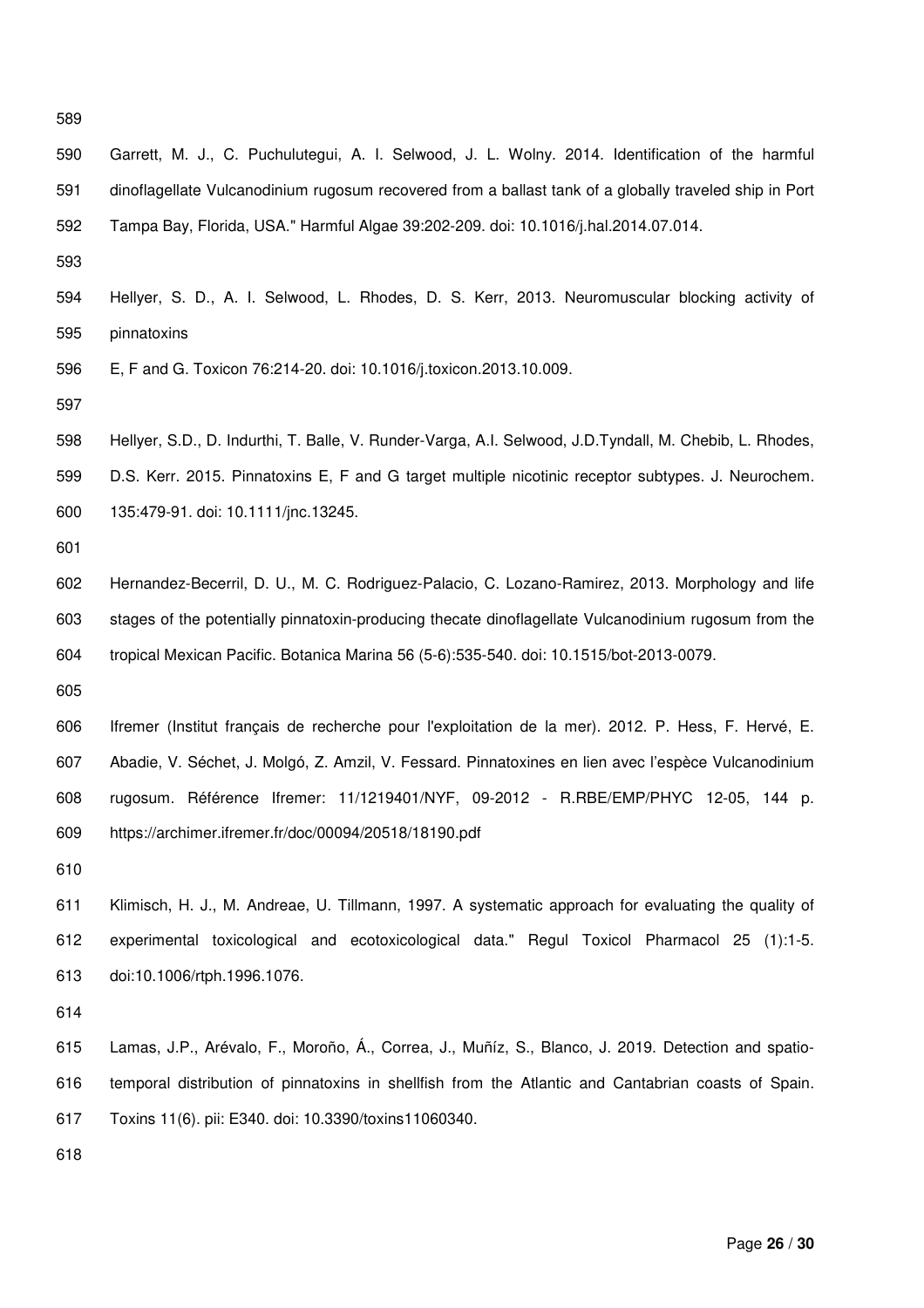- 619 MacKenzie, L. A., A. I. Selwood, P. McNabb, L. Rhodes, 2011. Benthic dinoflagellate toxins in two 620 warmtemperate estuaries: Rangaunu and Parengarenga Harbours, Northland, New Zealand. Harmful 621 Algae 10 (6):559-566. doi: 10.1016/j.hal.2011.02.007.
- 622
- 623 McCarron, P., W. A. Rourke, W. Hardstaff, B. Pooley, M. A. Quilliam, 2012. Identification of 624 pinnatoxins
- 625 and discovery of their fatty acid ester metabolites in mussels (Mytilus edulis) from eastern Canada. J 626 Agric Food Chem 60 (6):1437-46. doi: 10.1021/jf204824s.
- 627
- 628 McCauley, J.A., K. Nagasawa, P.A., S.G. Mischke, M.A. Semones, Y. Kishi, 1998. Total synthesis of 629 pinnatoxin A. J. Am. Chem. Soc. 120(30):7647-7648.
- 630
- 631 McNabb, P. S., D. J. McCoubrey, L. Rhodes, K. Smith, A. I. Selwood, R. van Ginkel, A. L. MacKenzie, 632 R. Munday, P. T. Holland, 2012. New perspectives on biotoxin detection in Rangaunu Harbour, New 633 Zealand arising from the discovery of pinnatoxins. Harmful Algae 13:34-39. 634 doi:10.1016/j.hal.2011.09.013.
- 635
- 636 Molgó, J., P. Marchot, R. Aráoz, E. Benoit, B.I. Iorga, A. Zakarian, P. Taylor, Y. Bourne, D. Servent. 637 2017. Cyclic imine toxins from dinoflagellates: a growing family of potent antagonists of the nicotinic 638 acetylcholine receptors. J. Neurochem.**,** 142 S2:41-51. doi: 10.1111/jnc.13995.
- 639
- 640 Moreira-Gonzalez, A.R., A. Comas-Gonzalez, A. Valle-Pombrol, M. Seisdedo-Losa, C. Alonso-641 hernadez, O. Hernandez-Leyva, L.F. Ferandes, N. Chomerat, G. Bilien, F. Herve, G.A. Rovillon, P. 642 Hess, L.L. Mafra, 2018. Summer bloom of Vulcanodinium rugosum in Cienfuegos Bay (Cuba) 643 associated to dermatitis in swimmers. 18th edition of the International Conference on Harmful Algae 644 (ICHA), 21- 26 October 2018, Nantes (France). Poster 238. Abstract book 645 https://www.icha2018.com/medias/content/files/ICHA\_2018\_Abstract\_Book\_v8.pdf

647 Munday, R., A. I. Selwood, L. Rhodes, 2012. Acute toxicity of pinnatoxins E, F and G to mice. Toxicon 648 60 (6):995-999.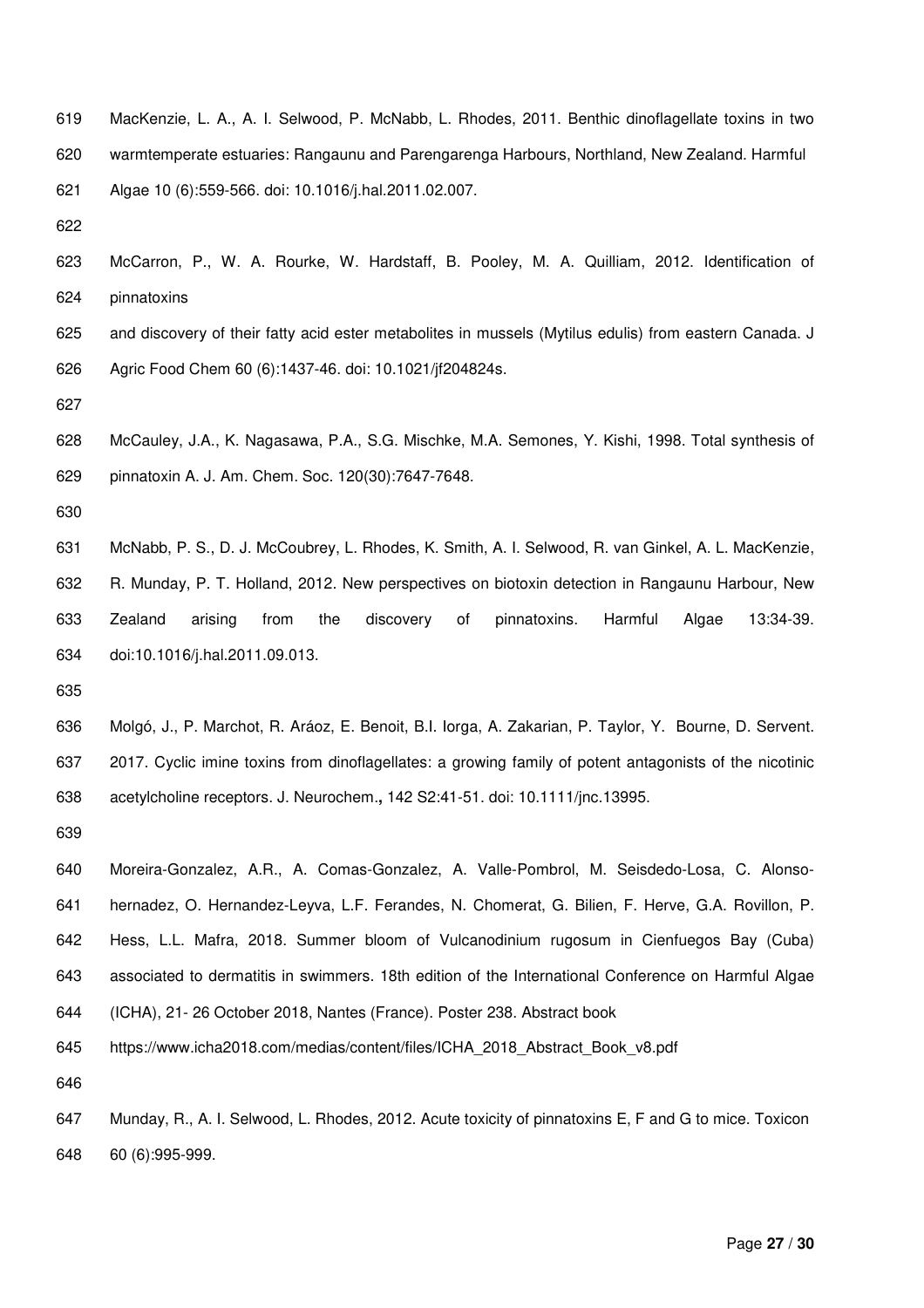650 Nézan, E., Chomérat, N., 2011. Vulcanodinium rugosum gen. nov., sp. nov. (dinophyceae): A new 651 marine dinoflagellate from the French Mediterranean coast. Cryptogam. Algol. 32, 3–18.

652

- 653 Otero, P., Miguéns, N., Rodríguez, I., Botana, L.M. 2019. LC-MS/MS Analysis of the Emerging Toxin 654 Pinnatoxin-G and High Levels of Esterified OA Group Toxins in Galician Commercial Mussels. Toxins 655 11(7), 394. doi: 10.3390/toxins11070394.
- 656
- 657 Rambla-Alegre, M., C. O. Miles, P. de la Iglesia, M. Fernandez-Tejedor, S. Jacobs, I. Sioen, W. 658 Verbeke, I. A. Samdal, M. Sandvik, V. Barbosa, A. Tediosi, E. Madorran, K. Granby, M. Kotterman, T. 659 Calis, J. Diogene, 2018. Occurrence of cyclic imines in European commercial seafood and consumers 660 risk
- 661 assessment. Environ Res 161:392-398. doi: 10.1016/j.envres.2017.11.028.
- 662

663 Rhodes, L., K. Smith, A. Selwood, P. McNabb, R. van Ginkel, P. Holland, R. Munday, 2010. 664 Production of pinnatoxins by a peridinoid dinoflagellate isolated from Northland, New 665 Zealand."Harmful Algae 9(4):384-389. doi: 10.1016/j.hal.2010.01.008.

- 666
- 667 Rhodes, L., K. Smith, A. Selwood, P. McNabb, S. Molenaar, R. Munday, C. Wilkinson, G. Hallegraeff, 668 2011. Production of pinnatoxins E, F and G by scrippsielloid dinoflagellates isolated from Franklin 669 Harbour, South Australia. New Zealand Journal of Marine and Freshwater Research 45 (4):703-709. 670 doi: 10.1080/00288330.2011.586041.
- 671
- 672 Rundberget, T., J. A. Aasen, A. I. Selwood, C. O. Miles, 2011. Pinnatoxins and spirolides in Norwegian 673 blue mussels and seawater. Toxicon 58 (8):700-11. doi: 10.1016/j.toxicon.2011.08.008.
- 674
- 675 Selwood, A. I., C. O. Miles, A. L. Wilkins, R. van Ginkel, R. Munday, F. Rise, P. McNabb, 2010. 676 Isolation, structural determination and acute toxicity of pinnatoxins E, F and G. J Agric Food Chem 677 58(10):6532-42. doi: 10.1021/jf100267a.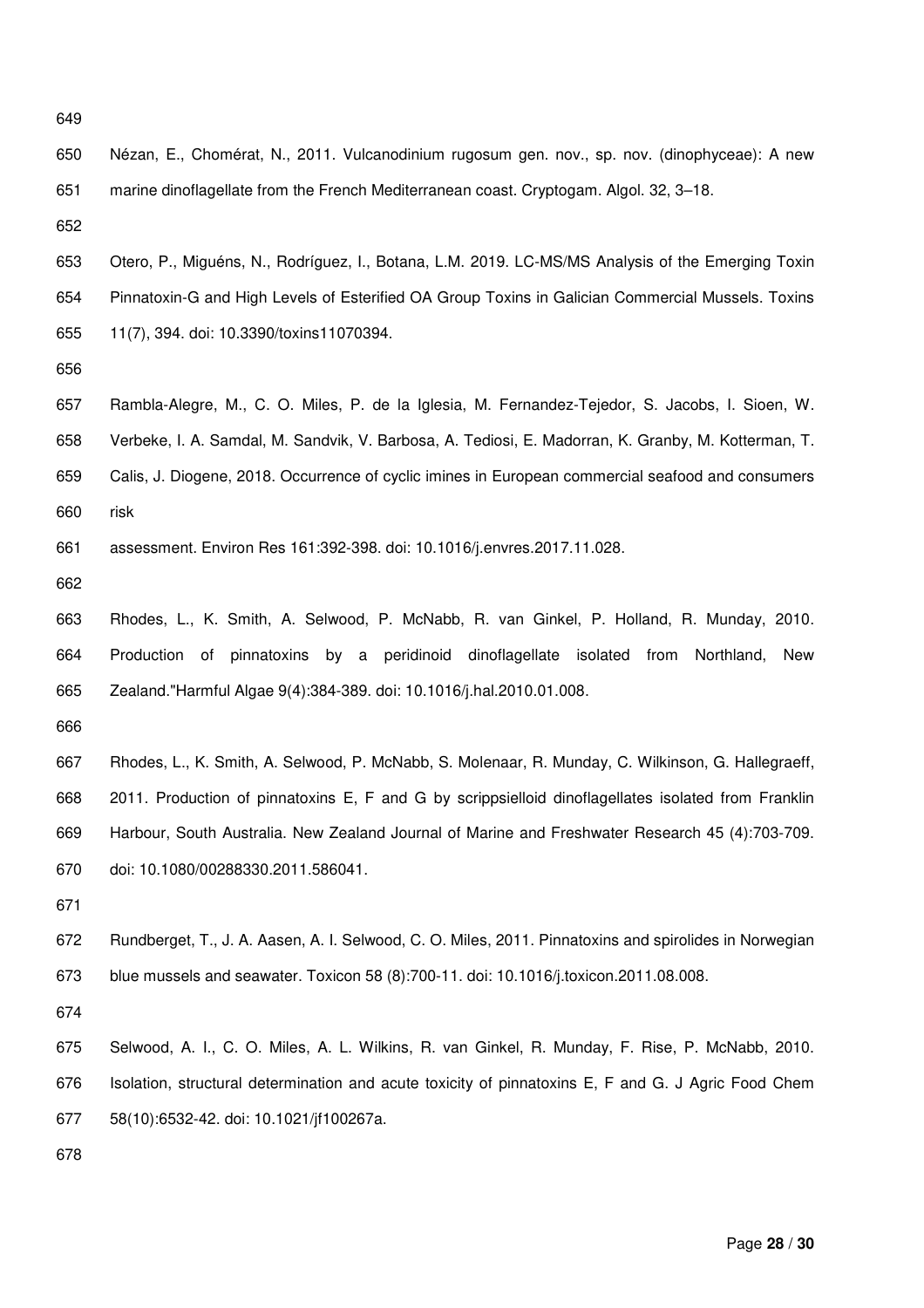- 679 Selwood, A. I., A. L. Wilkins, R. Munday, F. Shi, L. L. Rhodes, P. T. Holland, 2013. Portimine: A 680 bioactive metabolite from the benthic dinoflagellate Vulcanodinium rugosum. Tetrahedron Letters 681 54(35):4705-4707. doi: 10.1016/j.tetlet.2013.06.098.
- 682
- 683 Selwood, A. I., A. L. Wilkins, R. Munday, H. Gu, K. F. Smith, L. L. Rhodes, F. Rise, 2014. Pinnatoxin 684 H:
- 685 A new pinnatoxin analogue from a South China Sea Vulcanodinium rugosum isolate. Tetrahedron 686 Letters 55 (40):5508-5510. doi: 10.1016/j.tetlet.2014.08.056.
- 687
- 688 Smith, K. F., L. L. Rhodes, S. Suda, A. I. Selwood, 2011. A dinoflagellate producer of pinnatoxin G, 689 isolated from sub-tropical Japanese waters." Harmful Algae 10 (6):702-705. 690 doi:10.1016/j.hal.2011.05.006.
- 691
- 692 Sosa, S., Pelin, M., Cavion, F., Hervé, F., Hess, P., Tubaro, A. 2020. Acute oral toxicity of pinnatoxin 693 G in mice. Toxins (Basel). 2020 Jan 28;12(2). pii: E87. doi: 10.3390/toxins12020087.
- 694
- 695 Takada, N., N. Umemura, K. Suenaga, D. Uemura, 2001. Structural determination of pteriatoxins A, B 696 and C, extremely potent toxins from the bivalve Pteria penguin. Tetrahedron Letters 42 (20):3495- 697 3497. doi: 10.1016/S0040-4039(01)00478-6.
- 698
- 699 Uemura, D., T. Chou, T. Haino, A. Nagatsu, S. Fukuzawa, S. Z. Zheng, H. S. Chen, 1995. Pinnatoxin-700 a -a toxic amphoteric macrocycle from the Okinawan bivalve Pinna muricata. J Am Chem Soc 701 117(3):1155-1156. doi: 10.1021/ja00108a043.
- 702
- 703 Zendong, Z., C. Herrenknecht, E. Abadie, C. Brissard, C. Tixier, F. Mondeguer, V. Sechet, Z. Amzil, P.
- 704 Hess. 2014. Extended evaluation of polymeric and lipophilic sorbents for passive sampling of marine 705 toxins. Toxicon 91:57-68. doi: 10.1016/j.toxicon.2014.03.010.
- 706
- 707 Zeng, N., H. Gu, K. F. Smith, L. L. Rhodes, A. I. Selwood, W. Yang, 2012. The first report of 708 Vulcanodinium rugosum (Dinophyceae) from the South China Sea with a focus on the life cycle. New